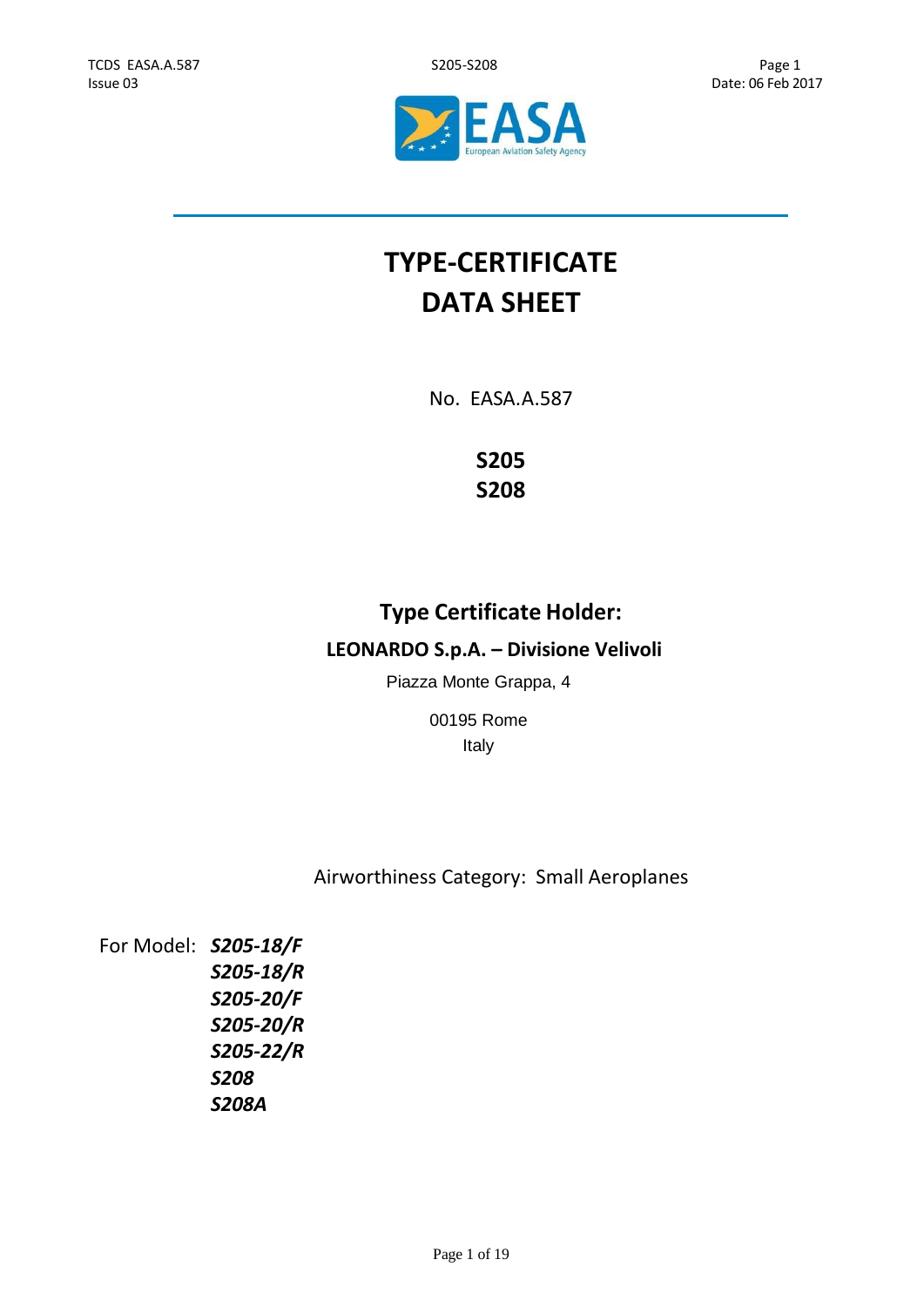|              | <b>SECTION A:S205 - 18/F, - 18/R</b>                       |                |
|--------------|------------------------------------------------------------|----------------|
| A.I.         | General                                                    | 3              |
| A.II.        | <b>Certification Basis</b>                                 | 3              |
| A.III.       | <b>Technical Characteristics and Operating Limitations</b> | 3              |
| A.IV.        | Operating and Service Instructions                         | 4              |
| A.V.         | <b>Notes</b>                                               | 5              |
|              | <b>SECTION B:S205 - 20/F, - 20/R</b>                       |                |
| <b>B.I.</b>  | General                                                    | 6              |
| <b>B.II.</b> | <b>Certification Basis</b>                                 | 6              |
| B.III.       | <b>Technical Characteristics and Operating Limitations</b> | 6              |
| B.IV.        | Operating and Service Instructions                         | $\overline{7}$ |
| B.V.         | <b>Notes</b>                                               | 8              |
|              | <b>SECTION C:S205 - 22/R</b>                               |                |
| C.I.         | General                                                    | 9              |
| C.II.        | <b>Certification Basis</b>                                 | 9              |
| C.III.       | <b>Technical Characteristics and Operating Limitations</b> | 9              |
| C.IV.        | Operating and Service Instructions                         | 10             |
| C.V.         | <b>Notes</b>                                               | 10             |
|              | <b>SECTION D:S208</b>                                      |                |
| D.I.         | General                                                    | 12             |
| D.II.        | <b>Certification Basis</b>                                 | 12             |
| D.III.       | <b>Technical Characteristics and Operating Limitations</b> | 12             |
| D.IV.        | Operating and Service Instructions                         | 13             |
| D.V.         | <b>Notes</b>                                               | 13             |
|              | <b>SECTION E:S208A</b>                                     |                |
| E.I.         | General                                                    | 15             |
| E.II.        | <b>Certification Basis</b>                                 | 15             |
| E.III.       | Technical Characteristics and Operating Limitations        | 15             |
| E.IV.        | Operating and Service Instructions                         | 16             |
| E.V.         | <b>Notes</b>                                               | 16             |
| <b>NOTES</b> |                                                            | 18             |
|              | <b>ADMINISTRATIVE SECTION</b>                              | 18             |
| ı.           | Acronyms                                                   |                |
| Ш.           | <b>Type Certificate Holder Record</b>                      |                |
| Ш.           | <b>Change Record</b>                                       |                |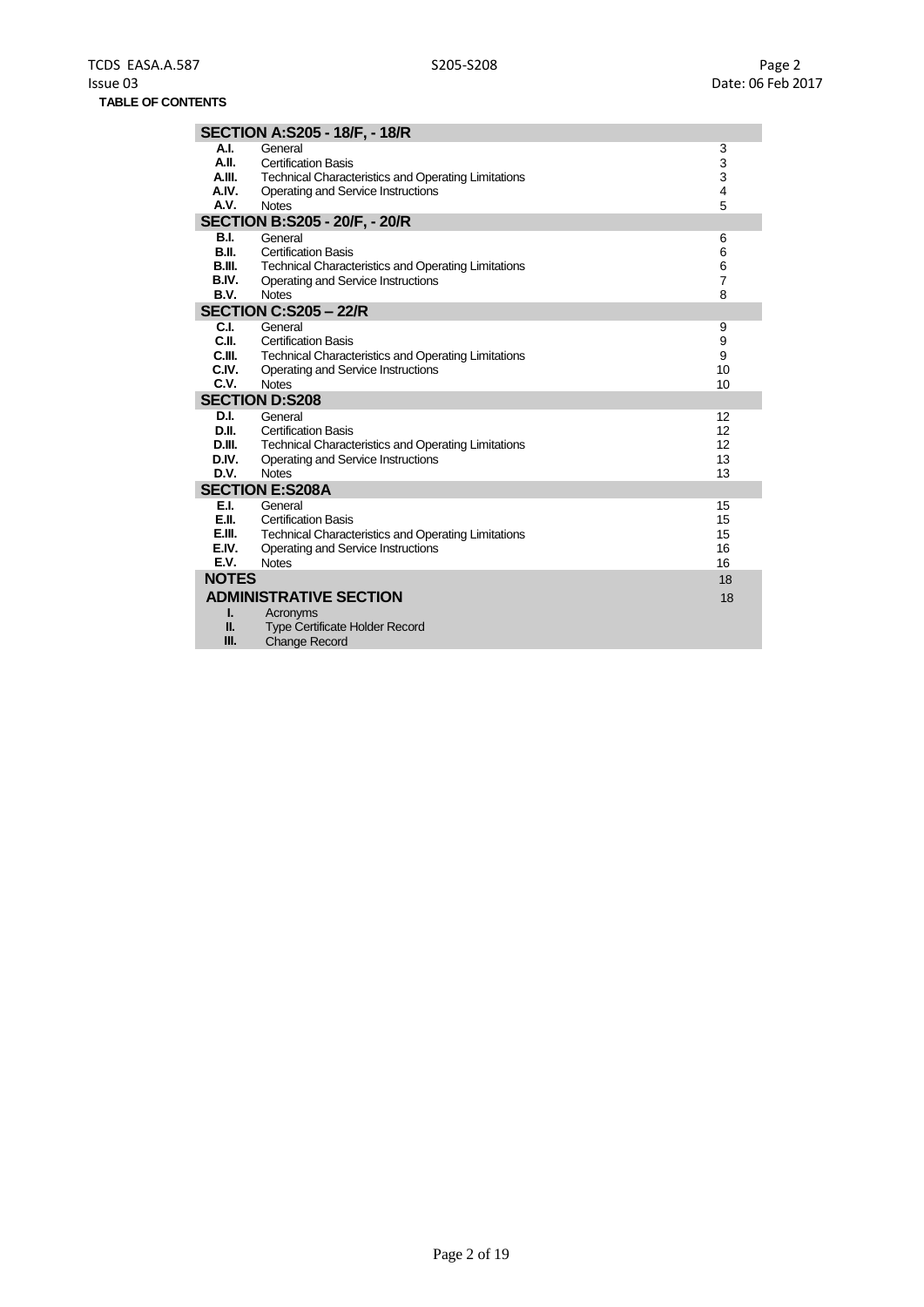### **SECTION A: S205 – 18/F S205 – 18/R**

#### **A.I. General**

- 1. **Data Sheet No:** EASA.A.587
- 2**. Type / Variant or Model**
	- (a) **Type:** S205 (b) **Variant or Model:** S205 – 18/F, - 18/R
- 3. **Airworthiness Category:** Utility Category
- 4. **Type Certificate Holder:** Leonardo S.p.A. Divisione Velivoli Piazza Monte Grappa, 4 00195 Rome Italy
- 5. **Manufacturer:** Leonardo S.p.A. Divisione Velivoli *Piazza Monte Grappa, 4 00195 Rome – Italy (See Note i)*
- 6. **National Certification Date:** 25.February.1966 (S205 18/F) (ENAC C.O. A131) 28.May.1966 (S205 – 18/R) by (ENAC C.O. A131)
- *7.* **ENAC Application Date:** 26.January.1965 by ENAC
- 8. **ENAC Recommendation Date**: N.A.
- 9. **EASA Type Certification Date:** N.A.

#### **A.II. Certification Basis**

1. **Reference Date for determining the applicable requirements:** 26.January.1965

| 2. ENAC Certification Date:                 | 25. February. 1966 (S205 - 18/F)<br>28. May 1966 (S205 - 18/R) |
|---------------------------------------------|----------------------------------------------------------------|
| 3. ENAC Type Certificate Data Sheet No      | A 131 Rev. 11                                                  |
| 4. ENAC Certification Basis:                | FAR Part 23, dated February 1, 1965.                           |
| 5. Airworthiness Requirements:              | FAR Part 23, dated February 1, 1965.                           |
| 6. Special Conditions:                      | N.A.                                                           |
| 7. Reversion and Exemptions:                | N.A.                                                           |
| 8. Equivalent Safety Findings:              | N.A.                                                           |
| 9. Environmental Standards including Noise: | N.A.                                                           |

#### **A.III. Technical Characteristics and Operational Limitations**

| 1. Type Design Definition: |       | Refer to Report N° 598-208-063 Rev./ and subsequent approved revisions.                                                                                                                                                                                                                                       |
|----------------------------|-------|---------------------------------------------------------------------------------------------------------------------------------------------------------------------------------------------------------------------------------------------------------------------------------------------------------------|
| 2. Description:            |       | Single engine, cantilever low wing monoplane of all metal construction equipment<br>with a tricycle fixed (S205 – 18/F) and tricycle retractable (S205 – 18/R) landing<br>gear. (Model S205 – 18/R same as Model S205 - 18/F except for retractable landing<br>gear).                                         |
| 3. Equipment:              |       | Basic equipment required by the airworthiness rules (see Certification Basis) shall<br>be installed on the aircraft for the Airworthiness Certificate release.<br>Besides are required the following equipment:<br>Stall warning, Safe Flight Instruments Cop. 164S<br>Refer also to the Equipment list in FM |
| 4. Dimensions:             | Span: | 10866 mm (428 in.)                                                                                                                                                                                                                                                                                            |

|                          | ODALI.  | TUOUU IIIIII (420 III |
|--------------------------|---------|-----------------------|
| $\overline{\phantom{0}}$ | Length: | 8000 mm (315 in.)     |
| -                        | Height: | 2890 mm (114 in.)     |

5. **Engines:** Lycoming O-360-A1A State of Design Engine TCDS No. FAA E-286 EASA Engine TCDS No: N.A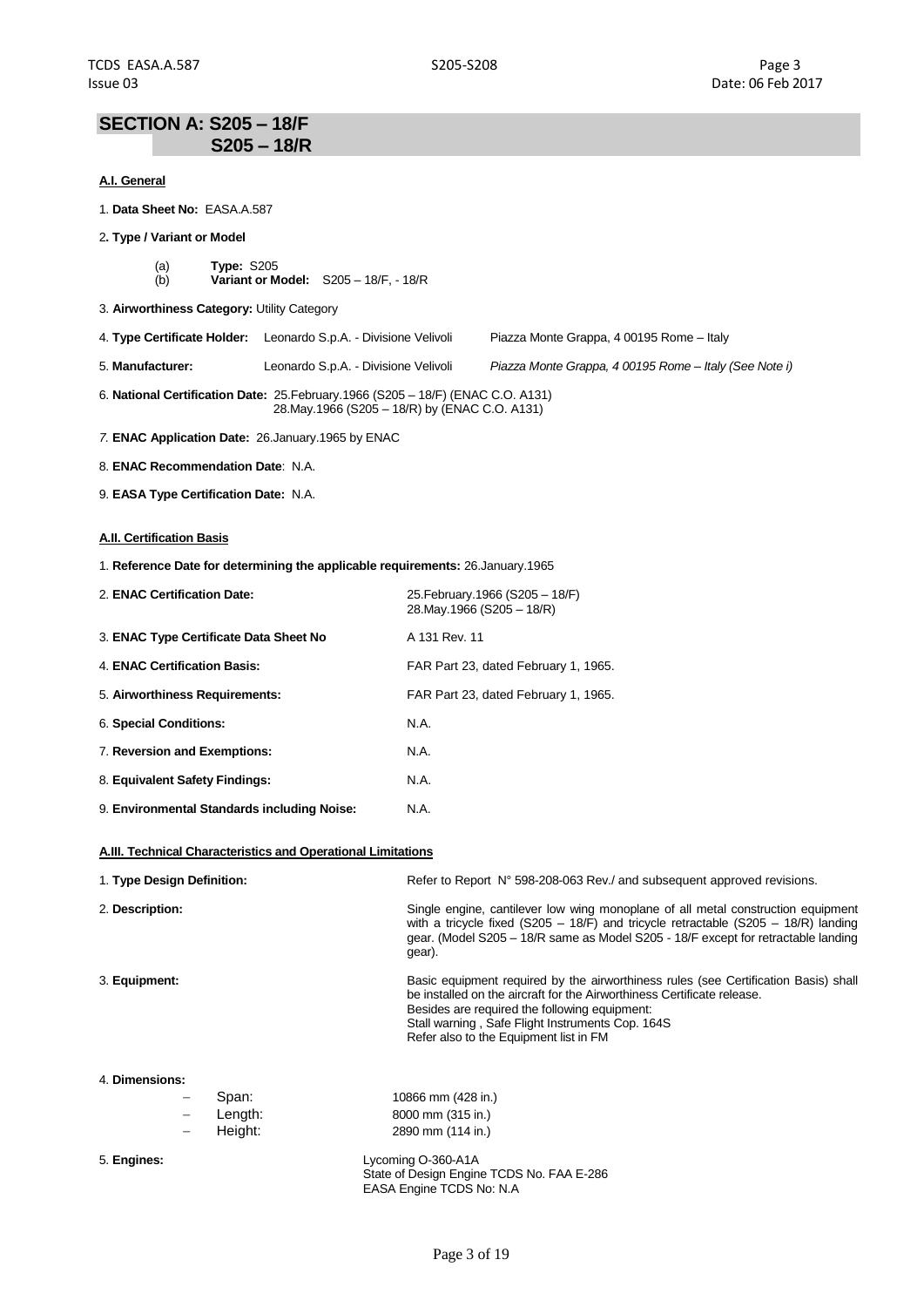| TCDS EASA.A.587                                                                             |                                                                                     |                                                                                                                                                                                                                              | S205-S208                                                                                                                                                                | Page 4            |
|---------------------------------------------------------------------------------------------|-------------------------------------------------------------------------------------|------------------------------------------------------------------------------------------------------------------------------------------------------------------------------------------------------------------------------|--------------------------------------------------------------------------------------------------------------------------------------------------------------------------|-------------------|
| Issue 03<br>5.1 Installed Engine Limits:                                                    |                                                                                     |                                                                                                                                                                                                                              | For all operations, 2700 rpm (180 hp). (See Note 3)                                                                                                                      | Date: 06 Feb 2017 |
| 6. Propeller/s:                                                                             |                                                                                     | Hartzell HC-C2YK-1B/7666A-2<br>State of Design Propeller TCDS No. FAA P-920                                                                                                                                                  |                                                                                                                                                                          |                   |
|                                                                                             |                                                                                     |                                                                                                                                                                                                                              | EASA Propeller TCDS No: N.A                                                                                                                                              |                   |
| 6.1 Propeller Limits:                                                                       |                                                                                     |                                                                                                                                                                                                                              | Diameter: Max. 1,880 m (74 in.), Min. 1,829 m (72 in.)<br>Pitch at R = 0,762 m (30 in.), Max: + 29°, Min.: + 12°                                                         |                   |
| 7. Fluids (Fuel/Oil/Additives):                                                             |                                                                                     |                                                                                                                                                                                                                              |                                                                                                                                                                          |                   |
| 7.1 Fuel                                                                                    | 91-96 minimum grade aviation gasoline.                                              |                                                                                                                                                                                                                              |                                                                                                                                                                          |                   |
| 8. Fluid capacities (See Note 2, 4):                                                        |                                                                                     |                                                                                                                                                                                                                              |                                                                                                                                                                          |                   |
| 8.1 Fuel                                                                                    | Total fuel 210 lt (55,5 US Gal), stored in:<br>Total Usable fuel 208 lt (55 US Gal) |                                                                                                                                                                                                                              | 2 wing tanks of 105 lt (27,75 US Gal) each at 2,538 m                                                                                                                    |                   |
| 8.2 Oil                                                                                     | 7,5 lt (2 US Gal) at 0,800 m<br>Usable 5,5 lt (1,5 US Gal)                          |                                                                                                                                                                                                                              |                                                                                                                                                                          |                   |
| 9. Airspeed limits:<br>Never Exceed Speed VNE:                                              |                                                                                     |                                                                                                                                                                                                                              | 174 Kts (201 mph) CAS                                                                                                                                                    |                   |
| 10. Maximum Operating Altitude and Temperature:                                             |                                                                                     |                                                                                                                                                                                                                              | N.A.                                                                                                                                                                     |                   |
| 11. Operating Limitations:                                                                  |                                                                                     |                                                                                                                                                                                                                              |                                                                                                                                                                          |                   |
| 11.1 General:                                                                               |                                                                                     |                                                                                                                                                                                                                              | In standard configuration the aircraft is equipped and certificated for day VFR<br>operations. Flights in known icing conditions is prohibited.                          |                   |
| 11.2 Additional limitations for take-off and landing: N.A.                                  |                                                                                     |                                                                                                                                                                                                                              |                                                                                                                                                                          |                   |
| 12. Maximum Certified Weights:                                                              | Maximum gross weight 1200 Kg (2645 lbs)                                             |                                                                                                                                                                                                                              |                                                                                                                                                                          |                   |
| 13. Centre of Gravity Range: See Flight Manual for CG envelope.                             |                                                                                     |                                                                                                                                                                                                                              |                                                                                                                                                                          |                   |
| 14. Datum:<br>Reference Datum: 1,020m forward of center line of nose gear attachment bolts. |                                                                                     |                                                                                                                                                                                                                              |                                                                                                                                                                          |                   |
| 15. Levelling Means:<br>Three screws on baggage compartment bulkheads.                      |                                                                                     |                                                                                                                                                                                                                              |                                                                                                                                                                          |                   |
| 16. Minimum Flight Crew:                                                                    | 1 pilot.                                                                            |                                                                                                                                                                                                                              |                                                                                                                                                                          |                   |
| 17. Maximum Passenger Seating Capacity: 3 (1 at +2,215m, 2 at +3,030m.)                     |                                                                                     |                                                                                                                                                                                                                              |                                                                                                                                                                          |                   |
| 18. Passenger Emergency Exit:                                                               |                                                                                     |                                                                                                                                                                                                                              | N.A.                                                                                                                                                                     |                   |
| 19. Maximum Baggage/Cargo Loads:                                                            |                                                                                     |                                                                                                                                                                                                                              |                                                                                                                                                                          |                   |
| Location                                                                                    |                                                                                     |                                                                                                                                                                                                                              | <b>Max Load/Loading</b>                                                                                                                                                  |                   |
|                                                                                             | Baggage compartments                                                                |                                                                                                                                                                                                                              | 60Kg at +3,750m.                                                                                                                                                         |                   |
| 20. Auxiliary Power Unit (APU):                                                             |                                                                                     |                                                                                                                                                                                                                              | N.A.                                                                                                                                                                     |                   |
| 21. Life-limited parts: Refer to Maintenance Manual                                         |                                                                                     |                                                                                                                                                                                                                              |                                                                                                                                                                          |                   |
| A.IV. Operating and Service Instructions                                                    |                                                                                     |                                                                                                                                                                                                                              |                                                                                                                                                                          |                   |
| 1. Flight Manual, Document No:                                                              |                                                                                     | S205 - 18/F RAI-Approved Flight Manual 49.491/T dated February 23, 1966,and<br>subsequent approved revisions.<br>S205 - 18/R RAI-Approved Flight Manual 50.312/T dated April 14, 1966, and subsequent<br>approved revisions. |                                                                                                                                                                          |                   |
| Maintenance Manual, Document No:<br>2.                                                      |                                                                                     |                                                                                                                                                                                                                              | PI S205 - 18F/R - 20F/R - 6 "PERIODIC INSTRUCTION" RAI Approved No 175.855/T<br>dated June 10, 1981.<br>SM S205 - 18F/R - 20F/R - 6 "SERVICE MANUAL" (Not RAI Approved). |                   |
| 3. Service Letters and Service Bulletins:                                                   |                                                                                     |                                                                                                                                                                                                                              | As published by Leonardo S.p.A. - Divisione Velivoli and approved by Authority, as<br>applicable.                                                                        |                   |
| <b>Required Equipment:</b><br>4.                                                            |                                                                                     |                                                                                                                                                                                                                              | Refer to equipment list in Flight Manual.                                                                                                                                |                   |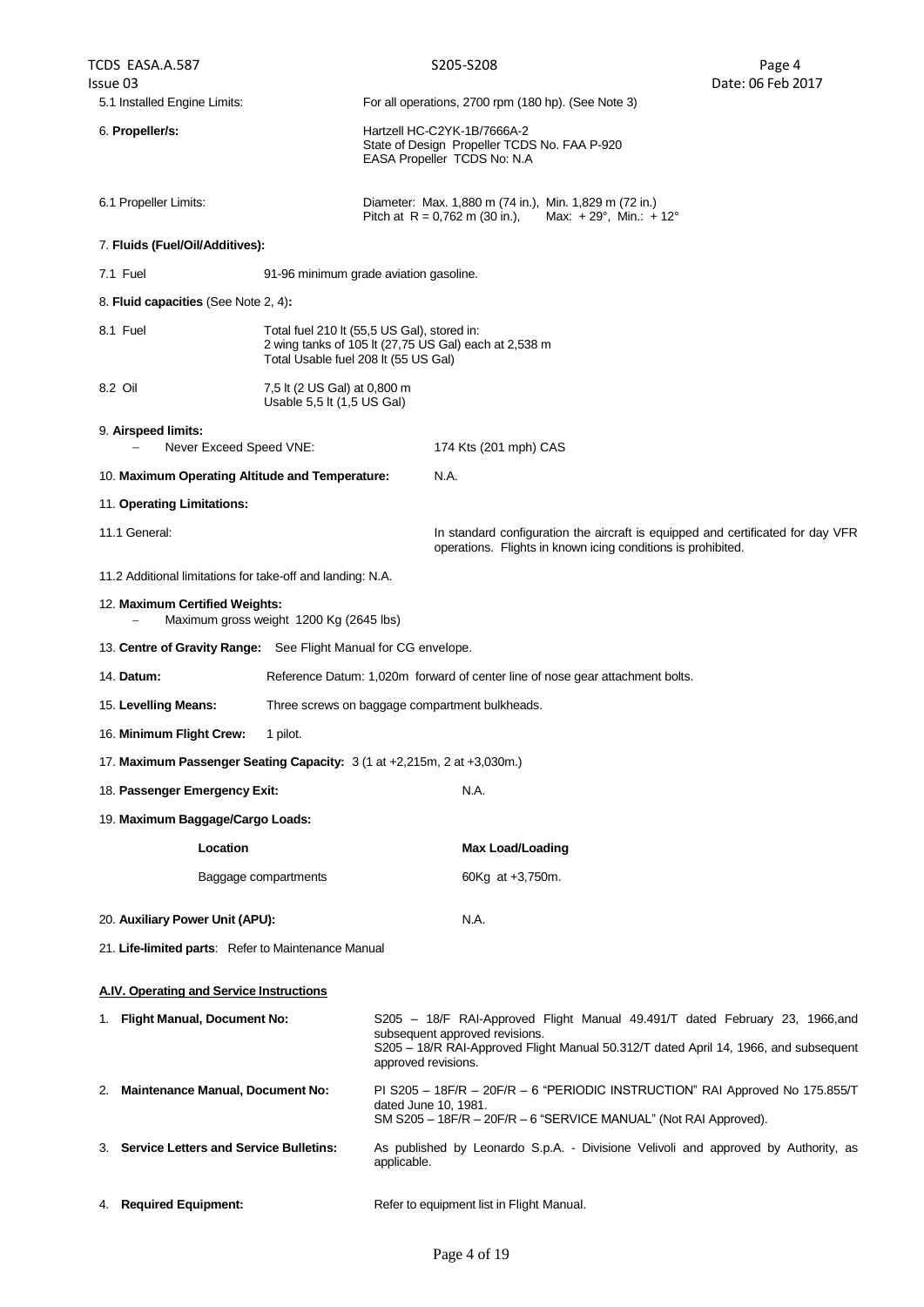#### **A.V. Notes**

- 1. Applicable Serial Number: N/A
- 2. Current weight and balance report including list of equipment included in certificated empty weight, and loading instructions when necessary, must be provided for each aircraft at time of original certification, and at all times thereafter. The certificated empty weight and corresponding center of gravity locations must include:
	- Unusable fuel 3,3 lbs. at  $+99.9$  in. (wing tanks)
	- System oil of 1 lb. at +31.5 in.
- 3. The following placards must be displayed in front and in clear view of pilot:
	- "THIS AIRPLANE MUST BE OPERATED AS A UTILITY CATEGORY AIRPLANE IN COMPLIANCE WITH THE OPERATING LIMITATIONS STATED IN THE FORM OF PLACARDS, MARKINGS AND THE FLIGHT MANUAL".
	- "ACROBATIC MANEUVERS ARE LIMITED TO THE FOLLOWING:

| <b>CHANDELLES</b> | 150 mph TIAS     |
|-------------------|------------------|
| LAZY EIGHTS       | 160 mph TIAS     |
| STEED THEN        | $125$ mph $TIAC$ |

- STEEP TURN 125 mph TIAS STALLS (Except with stall) SLOW DECELERATION".
- "AVOID CONTINUOUS OPERATION BETWEEN 2000 AND 2250 RPM".
- "DO NOT LOWER LANDING GEAR ABOVE 109 MPH CAS" (S205 -18/R).
- "MAX MANEUVERING SPEED FOR FULL APPLICATION OF CONTROLS IS 137 MPH CAS. MAX CROSSWING VELOCITY:15 KNOTS".
- On Baggage Door:
	- "MAX LOAD IN THIS COMPARTMENT: 132 LBS".
- 4. The wing tip tank installation, Drwg. 205-8-197, includes the assemblies, part No. 205-8-193-01 and -02 (left and right wing tip tank) of 30,5 US Gal. total capacity (15,25 gallons each tank), allowable fuel shall not exceed 20,5 US Gal., usable 18,5 US gal., at (+101,7 in.), as defined in the Technical Instruction No. 205 I-7. When the wing tip tanks are installed, the Appendix "1" of S205 - 18/F, -18/R, -20/F, - 20/R Flight Manual (see item 604 of "Equipment") must be followed and this placard installed on the instrument panel, near to the fuel level indicator selector switch:
	- "MAX ALLOWABLE FUEL QUANTITY IN EACH WING TIP TANK (10,25 US Gal.)".
	- "USE WING TIP TANKS IN LEVEL FLIGHT ONLY".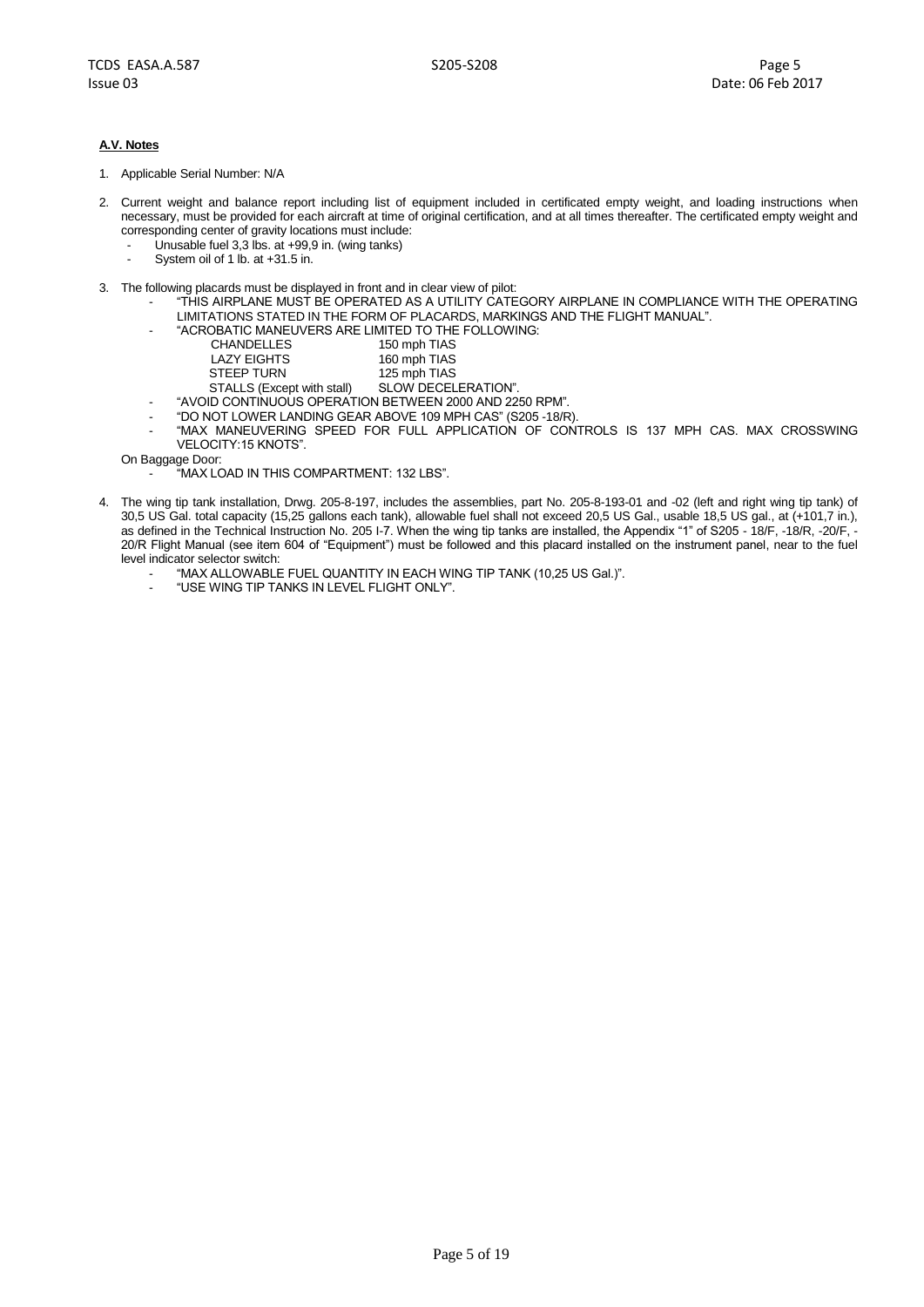## **SECTION B: S205 – 20/F S205 – 20/R**

#### **B.I. General**

| 1. Data Sheet No: EASA.A.587 |  |
|------------------------------|--|
|------------------------------|--|

- 2**. Type / Variant or Model**
	- (a) **Type:** S205 (b) **Variant or Model:** S205 - 20/F, - 20/R
- 3. **Airworthiness Category:** Normal Category

| 4. Type Certificate Holder: Leonardo S.p.A. - Divisione Velivoli | Piazza Monte Grappa, 4 00195 Rome - Italy |
|------------------------------------------------------------------|-------------------------------------------|

5. **Manufacturer:** Leonardo S.p.A. - Divisione Velivoli *Piazza Monte Grappa, 4 00195 Rome – Italy (See Note i)*

6. **National Certification Date:** 28.May.1966 (ENAC C.O. A131)

*7.* **ENAC Application Date:** 26.January.1965 (ENAC C.O. A131)

8. **ENAC Recommendation Date**: N.A.

9. **EASA Type Certification Date:** N.A.

#### **B.II. Certification Basis**

1. **Reference Date for determining the applicable requirements:** 26.January.1965

| 2. ENAC Certification Date:                 | 28. May . 1966                       |
|---------------------------------------------|--------------------------------------|
| 3. ENAC Type Certificate Data Sheet No      | A 131 Rev. 11                        |
| 4. ENAC Certification Basis:                | FAR Part 23, dated February 1, 1965. |
| 5. Airworthiness Requirements:              | See 4.                               |
| 6. Special Conditions:                      | N.A.                                 |
| 7. Reversion and Exemptions:                | N.A.                                 |
| 8. Equivalent Safety Findings:              | N.A.                                 |
| 9. Environmental Standards including Noise: | N.A.                                 |

#### **B.III. Technical Characteristics and Operational Limitations**

| 1. Type Design Definition: |                   |         | Refer to Report N° 598-208-063 Rev./ and subsequent approved revisions.                                                                                                                                                                                                                                                                                                                  |
|----------------------------|-------------------|---------|------------------------------------------------------------------------------------------------------------------------------------------------------------------------------------------------------------------------------------------------------------------------------------------------------------------------------------------------------------------------------------------|
| 2. Description:            |                   |         | Single engine, cantilever low wing monoplane of all metal construction equipment<br>with a tricycle fixed (S205 – 20/F) and tricycle retractable (S205 – 20/R) landing<br>gear. (Model S205 - 20/F same as Model S205 - 18/F except for increased<br>maximum weight and Power Plant Installation). (Model S205 - 20/R same as Model<br>S205 – 20/F except for retractable landing gear). |
| 3. Equipment:              |                   |         | Basic equipment required by the airworthiness rules (see Certification Basis) shall<br>be installed on the aircraft for the Airworthiness Certificate release.<br>Besides are required the following equipment:<br>Stall warning, Safe Flight Instruments Cop. 164S<br>Refer also to the Equipment list in FM                                                                            |
| 4. Dimensions:             |                   |         |                                                                                                                                                                                                                                                                                                                                                                                          |
|                            | -                 | Span:   | 10866 mm (428 in.)                                                                                                                                                                                                                                                                                                                                                                       |
|                            | $\qquad \qquad -$ | Length: | 8000 mm (315 in.)                                                                                                                                                                                                                                                                                                                                                                        |
|                            | -                 | Height: | 2890 mm (114 in.)                                                                                                                                                                                                                                                                                                                                                                        |
| 5. Engines:                |                   |         | Lycoming IO-360-A1A                                                                                                                                                                                                                                                                                                                                                                      |
|                            |                   |         | Lycoming IO-360-A1B6D                                                                                                                                                                                                                                                                                                                                                                    |

State of Design Engine TCDS No. FAA 1E10 EASA Engine TCDS No: N.A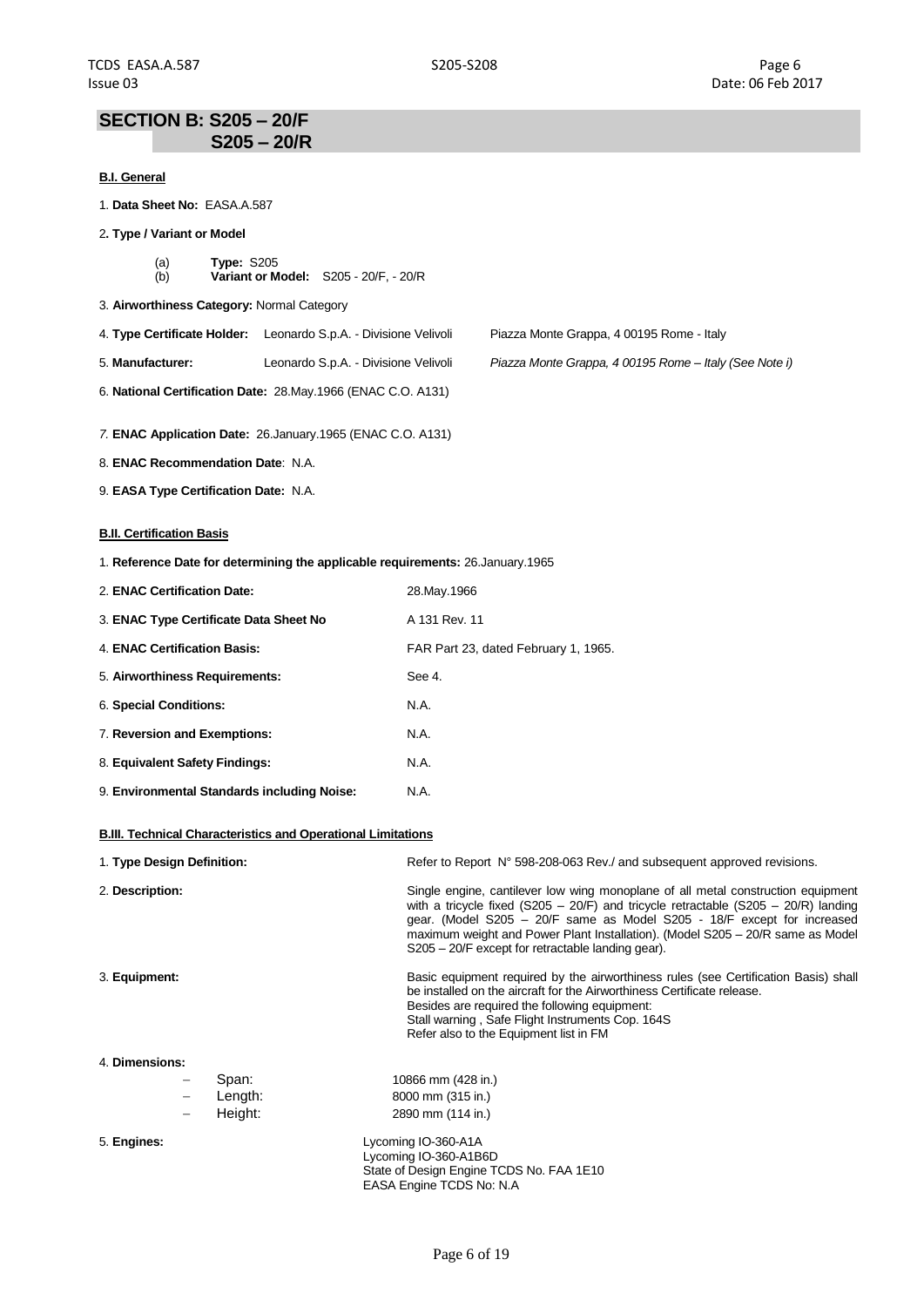TCDS EASA.A.587 Issue 03 S205-S208 Page 7 Date: 06 Feb 2017 5.1 Installed Engine Limits: For all operations, 2700 rpm (200 hp). (See Note 3) 6. **Propeller/s:** Hartzell HC-C2YK-1B/7666A-2 State of Design Propeller TCDS No. FAA P-920 EASA Propeller TCDS No: N.A 6.1 Propeller Limits: Diameter: Max. 1,880 m (74 in.), Min. 1,829 m (72 in.) Pitch at  $R = 0.762$  m (30 in.), Max: +29°, Min.: +14° 7. **Fluids (Fuel/Oil/Additives):** 7.1 Fuel 100-130 minimum grade aviation gasoline. 8. **Fluid capacities** (See Note 2)**:** 8.1 Fuel Total fuel 210 lt (55,5 US Gal), stored in: 2 wing tanks of 105 lt (27,75 US Gal) each at 2,538 m Total Usable fuel 208 lt (55 US Gal) 8.2 Oil 7,5 lt (2 US Gal) at 0,800 m Usable 5,5 lt (1,5 US Gal) 9. **Airspeed limits:** Never Exceed Speed VNE: 174 Kts (201 mph) CAS 10. **Maximum Operating Altitude and Temperature:** N.A. 11. **Operating Limitations:** 11.1 General: In standard configuration the aircraft is equipped and certificated for day VFR operations. Flights in known icing conditions is prohibited. 11.2 Additional limitations for take-off and landing: N.A. 12. **Maximum Certified Weights:** Maximum gross weight : 1300 Kg (2866 lbs) 13. **Centre of Gravity Range:** See Flight Manual for CG envelope. 14. **Datum:** Reference Datum: 1,020m forward of center line of nose gear attachment bolts. 15. **Levelling Means:** Three screws on baggage compartment bulkheads. 16. **Minimum Flight Crew:** 1 pilot. 17. **Maximum Passenger Seating Capacity:** 3 (1 at +2,215m, 2 at +3,030m.) 18. **Passenger Emergency Exit:** N.A. 19. **Maximum Baggage/Cargo Loads: Location Max Load/Loading** Baggage compartments 60Kg at +3,750m. 20. **Auxiliary Power Unit (APU):** N.A. 21. **Life-limited parts**: Refer to Maintenance Manual **B.IV. Operating and Service Instructions** 1. **Flight Manual, Document No:** S205 – 20/F RAI-Approved Flight Manual 50.312/T dated April 14, 1966, and subsequent approved revisions. S205 – 20/R RAI-Approved Flight Manual 50.312/T dated April 14, 1966, and subsequent approved revisions. 2. **Maintenance Manual, Document No:** PI S205 – 18F/R – 20F/R – 6 "PERIODIC INSTRUCTION" RAI Approved No 175.855/T dated June 10, 1981. SM S205 – 18F/R – 20F/R – 6 "SERVICE MANUAL" (Not RAI Approved). S205/20-2 "MANUALE DI MANUTENZIONE AEROPLANO S205-20R" (A.e.C.L.) RAI-Approved, dated October 01, 1979 Revision 4, dated August 08, 2002. 3. **Service Letters and Service Bulletins:** As published by Leonardo S.p.A. - Divisione Velivoli and approved by Authority, as applicable.

#### 4. **Required Equipment:** Refer to equipment list in Flight Manual.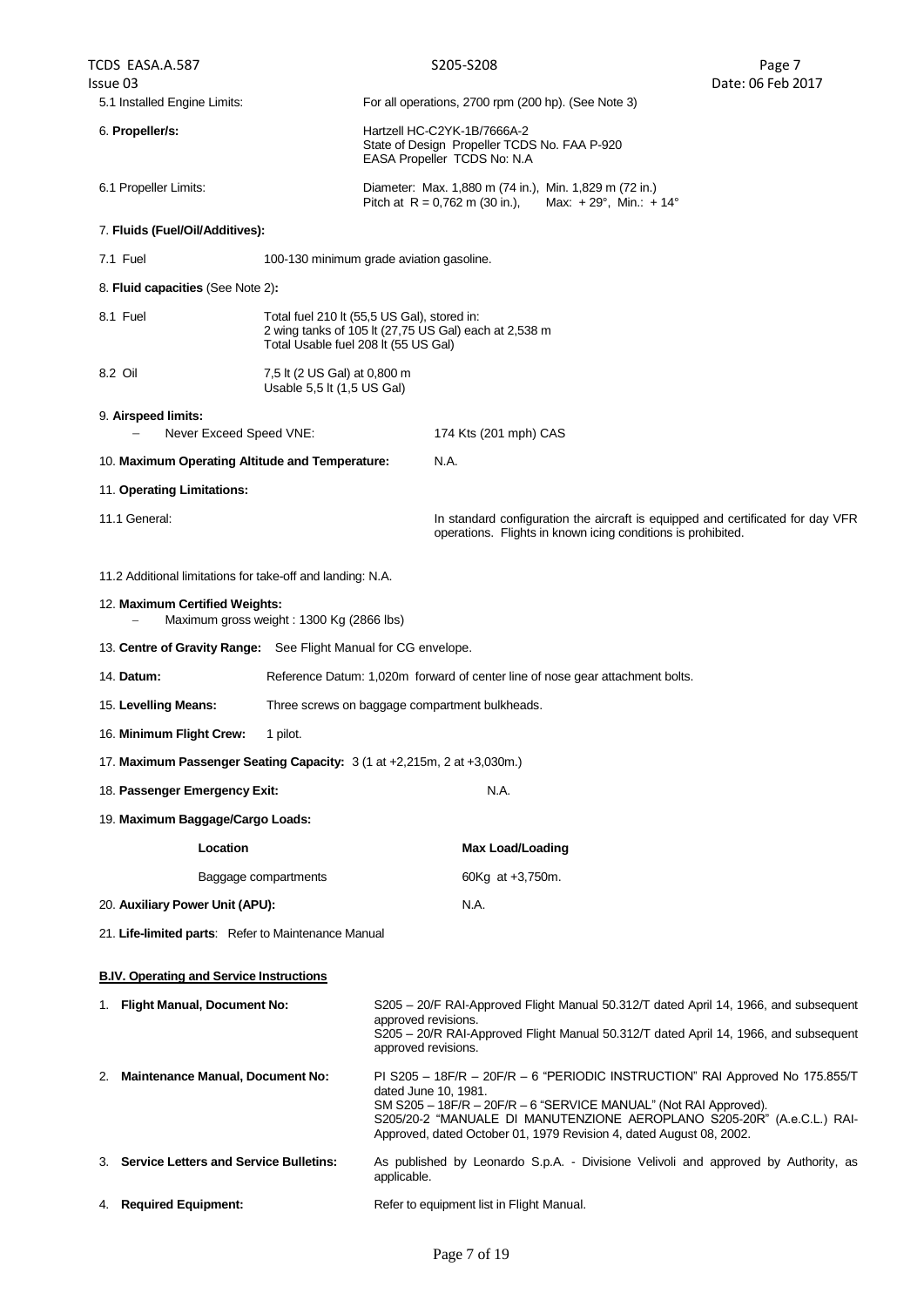#### **B.V. Notes**

- 1. Applicable Serial Number: N/A
- 2. Current weight and balance report including list of equipment included in certificated empty weight, and loading instructions when necessary, must be provided for each aircraft at time of original certification, and at all times thereafter. The certificated empty weight and corresponding center of gravity locations must include:
	- Unusable fuel  $3,3$  lbs. at  $+99,9$  in. (wing tanks)
	- System oil of 1 lb. at  $+31.5$  in.
- 3. The following placards must be displayed in front and in clear view of pilot:
	- "THIS AIRPLANE MUST BE OPERATED AS A NORMAL CATEGORY AIRPLANE IN COMPLIANCE WITH THE OPERATING LIMITATIONS STATED IN THE FORM OF PLACARDS, MARKINGS AND THE FLIGHT MANUAL".
	- "NO ACROBATIC MANEUVERS, INCLUDING SPINS, APPROVED".
		- "AVOID CONTINUOUS OPERATION BETWEEN 2100 AND 2350 RPM" (when Lycoming IO-360-A1A is installed)
	- "DO NOT LOWER LANDING GEAR ABOVE 109 MPH CAS" (S205 -20/R).
	- "MAX MANEUVERING SPEED FOR FULL APPLICATION OF CONTROLS IS 137 MPH CAS. MAX CROSSWING VELOCITY:15 KNOTS".

On Baggage Door:

- "MAX LOAD IN THIS COMPARTMENT: 132 LBS".

- 4. The wing tip tank installation, Drwg. 205-8-197, includes the assemblies, part No. 205-8-193-01 and -02 (left and right wing tip tank) of 30,5 US Gal. total capacity (15,25 gallons each tank) limited to 20,5 US Gal., usable 18,5 US gal., at (+101,7 in.), as defined in the Technical Instruction No. 205 I-7. When the wing tip tanks are installed, the Appendix "1" of S205 - 18/F, -18/R, -20/F, -20/R Flight Manual (see item 604 of "Equipment") must be followed and this placard installed on the instrument panel, near to the fuel level indicator selector switch:
	- "MAX ALLOWABLE FUEL QUANTITY IN EACH WING TIP TANK (10,25 US Gal.)".
	- "USE WING TIP TANKS IN LEVEL FLIGHT ONLY".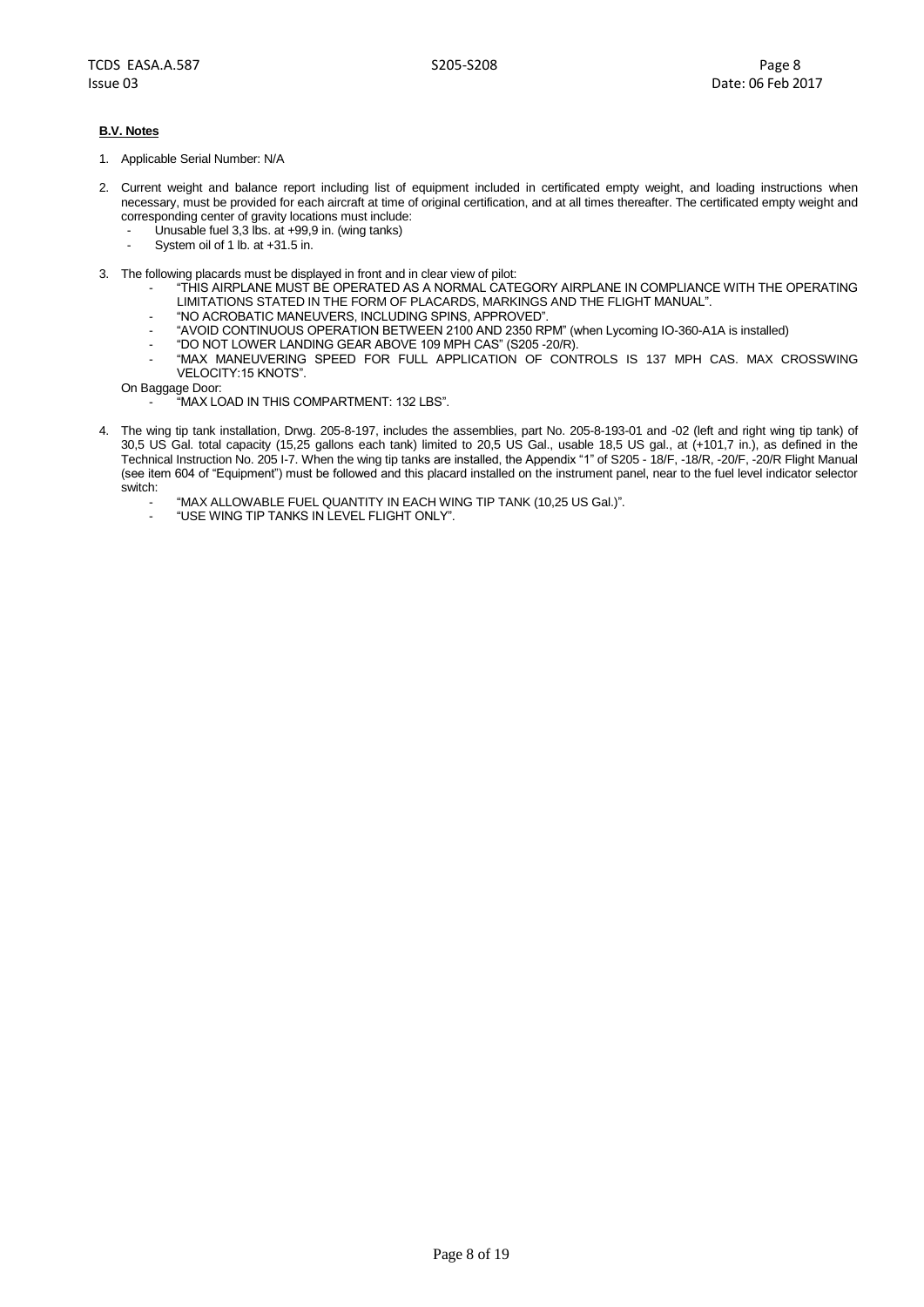Piazza Monte Grappa, 4 00195 Rome - Italy

## **SECTION C: S205 – 22/R**

#### **C.I. General**

- 1. **Data Sheet No:** EASA.A.587
- 2**. Type / Variant or Model**
	- (a) **Type:** S205 (b) **Variant or Model:** S205 – 22/R
- 3. **Airworthiness Category:** Normal Category

| 4. Type Certificate Holder: Leonardo S.p.A. - Divisione Velivoli |
|------------------------------------------------------------------|
|                                                                  |

- 5. **Manufacturer:** Leonardo S.p.A. Divisione Velivoli Piazza Monte Grappa, 4 00195 Rome Italy *(See Note i)*
- 6. **National Certification Date:** 28.May.1966 (ENAC C.O. A131)
- *7.* **ENAC Application Date:** 26.January.1965 (ENAC C.O. A131)
- 8. **ENAC Recommendation Date**: N.A.
- 9. **EASA Type Certification Date:** N.A.

#### **C.II. Certification Basis**

1. **Reference Date for determining the applicable requirements:** 26.January.1965

| 2. ENAC Certification Date:                 | 28. May . 1966                       |
|---------------------------------------------|--------------------------------------|
| 3. ENAC Type Certificate Data Sheet No      | A 131 Rev. 11                        |
| 4. ENAC Certification Basis:                | FAR Part 23, dated February 1, 1965. |
| 5. Airworthiness Requirements:              | See 4.                               |
| 6. Special Conditions:                      | N.A.                                 |
| 7. Reversion and Exemptions:                | N.A.                                 |
| 8. Equivalent Safety Findings:              | N.A.                                 |
| 9. Environmental Standards including Noise: | N.A.                                 |

#### **C.III. Technical Characteristics and Operational Limitations**

| 1. Type Design Definition:   |         | Refer to Report N° 598-208-063 Rev./ and subsequent approved revisions.                                                                                                                                                                                                                                       |
|------------------------------|---------|---------------------------------------------------------------------------------------------------------------------------------------------------------------------------------------------------------------------------------------------------------------------------------------------------------------|
| 2. Description:              |         | Single engine, cantilever low wing monoplane of all metal construction equipment<br>with a tricycle retractable landing gear. (Same as Model $S205 - 20/R$ except for<br>Power Plant and Propeller Installation, increased maximum weight, number of<br>seats, increased maximum baggage).                    |
| 3. Equipment:                |         | Basic equipment required by the airworthiness rules (see Certification Basis) shall<br>be installed on the aircraft for the Airworthiness Certificate release.<br>Besides are required the following equipment:<br>Stall warning, Safe Flight Instruments Cop. 164S<br>Refer also to the Equipment list in FM |
| 4. Dimensions:               |         |                                                                                                                                                                                                                                                                                                               |
|                              | Span:   | 10866 mm (428 in.)                                                                                                                                                                                                                                                                                            |
|                              | Length: | 8000 mm (315 in.)                                                                                                                                                                                                                                                                                             |
| -                            | Height: | 2890 mm (114 in.)                                                                                                                                                                                                                                                                                             |
| 5. Engines:                  |         | Franklin 6A-350-Cl                                                                                                                                                                                                                                                                                            |
|                              |         | State of Design TCDS No. EASA.E.088                                                                                                                                                                                                                                                                           |
| 5.1 Installed Engine Limits: |         | For all operations, 2800 rpm (220 hp).                                                                                                                                                                                                                                                                        |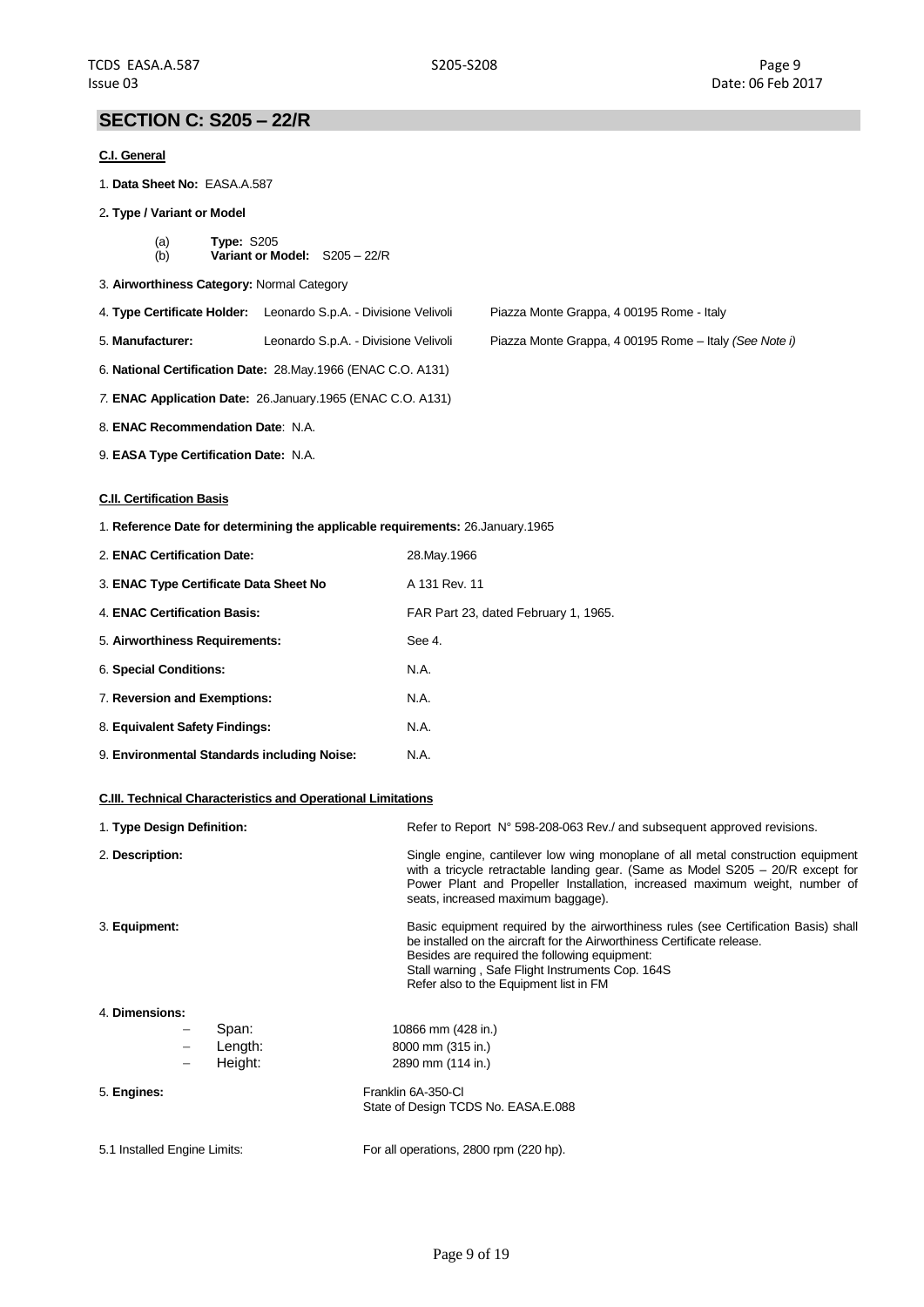| 6. Propeller/s:                                                 |                                                              | McCauley 2A31C21/84S-4<br>State of Design Propeller TCDS No. FAA P-919<br>Hartzell HC-C2YF-1B/8459-4<br>State of Design Propeller TCDS No. FAA P-920<br>EASA Propeller TCDS No: N.A                                                                                       |
|-----------------------------------------------------------------|--------------------------------------------------------------|---------------------------------------------------------------------------------------------------------------------------------------------------------------------------------------------------------------------------------------------------------------------------|
| 6.1 Propeller Limits:                                           |                                                              | Diameter: Max. 2,032 m (80 in.), Min. 1,981 m (78 in.) No further reduction permitted.<br>Pitch at R = 0,762 m (30 in.), Max: + 20°50', Min.: + 11°20' (McCauley 2A31C21/84S-4)<br>Pitch at R = 0,762 m (30 in.), Max: + 30°30', Min.: + 11° (Hartzell HC-C2YF-1B/8459-4) |
| 7. Fluids (Fuel/Oil/Additives):                                 |                                                              |                                                                                                                                                                                                                                                                           |
| 7.1 Fuel                                                        |                                                              | 100-130 minimum grade aviation gasoline.                                                                                                                                                                                                                                  |
| 8. Fluid capacities (See Note 2, 6):                            |                                                              |                                                                                                                                                                                                                                                                           |
| 8.1 Fuel                                                        | Total Usable fuel 208 lt (55 US Gal)                         | Total fuel 210 lt (55,5 US Gal), stored in:<br>2 wing tanks of 105 lt (27,75 US Gal) each at 2,538 m                                                                                                                                                                      |
| 8.2 Oil                                                         | 8,5 lt (2,2 US Gal) at 0,800 m<br>Usable 6,6 lt (1,7 US Gal) |                                                                                                                                                                                                                                                                           |
| 9. Airspeed limits:<br>Never Exceed Speed VNE:                  |                                                              | 174 Kts (201 mph) CAS                                                                                                                                                                                                                                                     |
| 10. Maximum Operating Altitude and Temperature:                 |                                                              | N.A.                                                                                                                                                                                                                                                                      |
| 11. Operating Limitations:                                      |                                                              |                                                                                                                                                                                                                                                                           |
| 11.1 General:                                                   |                                                              | In standard configuration the aircraft is equipped and certificated for day VFR<br>operations. Flights in known icing conditions is prohibited.                                                                                                                           |
| 11.2 Additional limitations for take-off and landing: N.A.      |                                                              |                                                                                                                                                                                                                                                                           |
| 12. Maximum Certified Weights:                                  | Maximum gross weight: 1350 Kg (2976 lbs)                     |                                                                                                                                                                                                                                                                           |
| 13. Centre of Gravity Range: See Flight Manual for CG envelope. |                                                              |                                                                                                                                                                                                                                                                           |
| 14. Datum:                                                      |                                                              | Reference Datum: 1,020m forward of center line of nose gear attachment bolts.                                                                                                                                                                                             |
| 15. Levelling Means:                                            |                                                              | Three screws on baggage compartment bulkheads.                                                                                                                                                                                                                            |
| 16. Minimum Flight Crew:                                        | 1 pilot.                                                     |                                                                                                                                                                                                                                                                           |
|                                                                 |                                                              | 17. Maximum Passenger Seating Capacity: 3 (1 at +2,215m, 2 at +3,030m.) or<br>4 (1 at +2,215m, 2 at +3,030m, 1 at 3,750m) (See Note 4, 5).                                                                                                                                |
| 18. Passenger Emergency Exit:                                   |                                                              | N.A.                                                                                                                                                                                                                                                                      |
| 19. Maximum Baggage/Cargo Loads:                                |                                                              |                                                                                                                                                                                                                                                                           |
| Location                                                        |                                                              | <b>Max Load/Loading</b>                                                                                                                                                                                                                                                   |
|                                                                 | Baggage compartments                                         | 80 Kg at +3,750m (See Note 4).                                                                                                                                                                                                                                            |
| 20. Auxiliary Power Unit (APU):                                 |                                                              | N.A.                                                                                                                                                                                                                                                                      |
| 21. Life-limited parts: Refer to Maintenance Manual             |                                                              |                                                                                                                                                                                                                                                                           |
| <b>C.IV. Operating and Service Instructions</b>                 |                                                              |                                                                                                                                                                                                                                                                           |
| 1. Flight Manual, Document No:                                  |                                                              | S205 – 22/R RAI-Approved Flight Manual 51.256/T dated May 27, 1966, and subsequent<br>approved revisions.                                                                                                                                                                 |
| <b>Maintenance Manual, Document No:</b><br>2.                   |                                                              | SM S205 - 22RSM "SERVICE MANUAL S205 - 22R" Revision 1 dated July 15, 1987<br>(Not RAI Approved).                                                                                                                                                                         |
| <b>Service Letters and Service Bulletins:</b><br>3.             |                                                              | As published by Leonardo S.p.A. - Divisione Velivoli and approved by Authority, as<br>applicable.                                                                                                                                                                         |
| 4. Required Equipment:                                          |                                                              | Refer to equipment list in Flight Manual.                                                                                                                                                                                                                                 |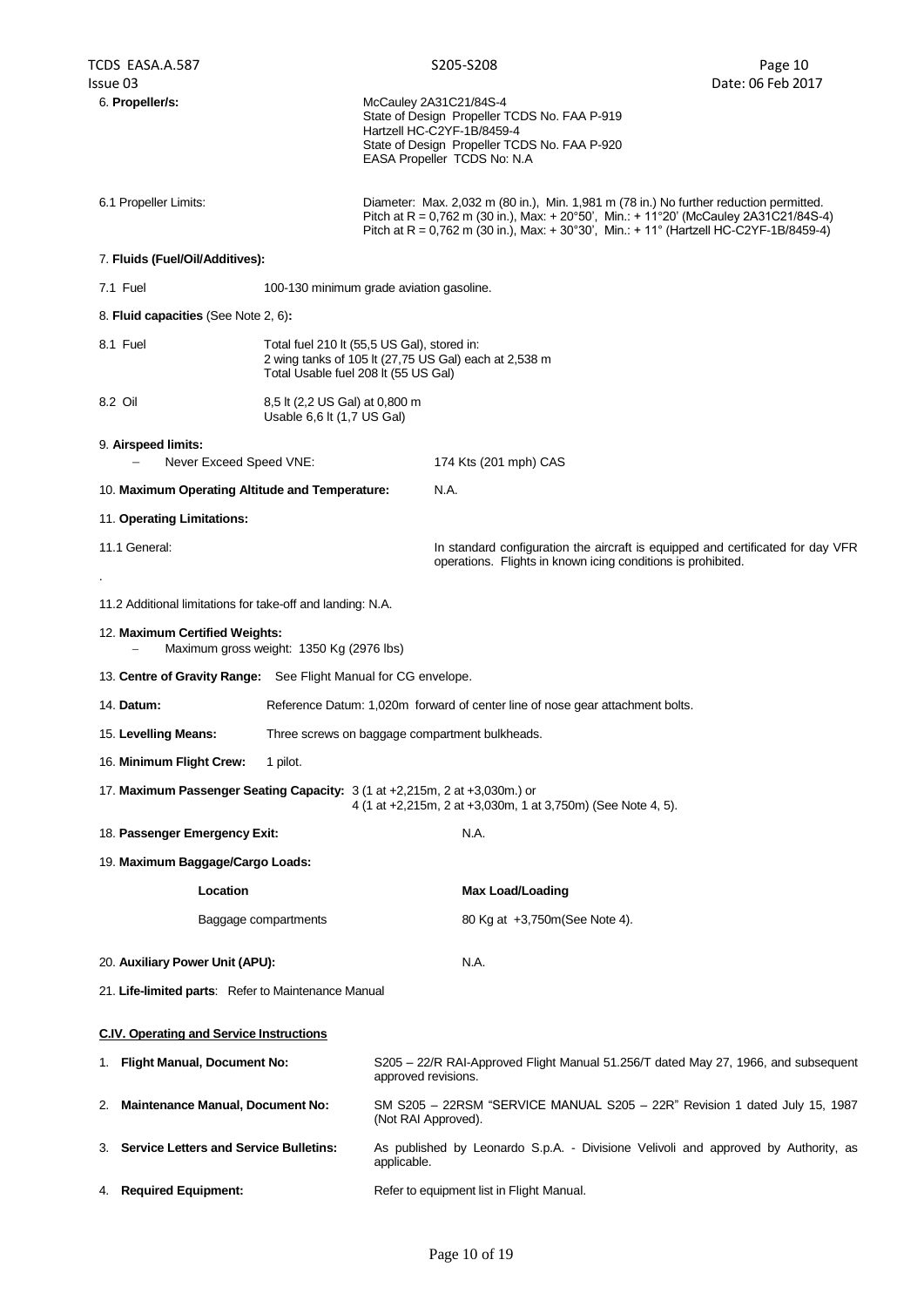#### **C.V. Notes**

1. Applicable Serial Number: N/A

- 2. Current weight and balance report including list of equipment included in certificated empty weight, and loading instructions when necessary, must be provided for each aircraft at time of original certification, and at all times thereafter. The certificated empty weight and corresponding center of gravity locations must include:
	- Unusable fuel 3,3 lbs. at  $+99.9$  in. (wing tanks)
	- Unusable fuel 12 lbs. at +101,7 (tip tanks) when wing tip tanks are installed. (See Note 6)
	- System oil of 1 lb. at +31.5 in.
- 3. The following placards must be displayed in front and in clear view of pilot:
	- "THIS AIRPLANE MUST BE OPERATED AS A NORMAL CATEGORY AIRPLANE IN COMPLIANCE WITH THE OPERATING LIMITATIONS STATED IN THE FORM OF PLACARDS, MARKINGS AND THE FLIGHT MANUAL".
		- "NO ACROBATIC MANEUVERS, INCLUDING SPINS, APPROVED".
		- "DO NOT LOWER LANDING GEAR ABOVE 109 MPH CAS".
		- "MAX MANEUVERING SPEED FOR FULL APPLICATION OF CONTROLS IS 137 MPH CAS. MAX CROSSWING VELOCITY:15 KNOTS".

On Baggage Door:

- "MAX LOAD IN THIS COMPARTMENT: 176 LBS".
- 4. The fifth seat installation Drwg. No. 205-0-027-01 includes assemblies Part No. 205-2-038-01 (fifth seat at +147,6) and 205-2-041-101 and -102 (rear seat at +118,1) as defined in the Technical Instruction No. 205 I-3A. When the fifth seat is installed, the Appendix "2" of respective Flight Manuals must be followed and this placard must be installed in the baggage compartment:

- "THE MAXIMUM LOAD IN THIS COMPARTMENT (176 lbs.) INCLUDES THE BAGGAGE AND/OR FIFTH PASSENGER".

NOTE:

On aircraft having the following S/N: 373; 385; 4-142 to 4-158 inclusive; 4-176 to 4-194 inclusive;

the fifth seat installation has been carried out by using two rear seats of fixed type with an arm of +118,1.

- 5. Installation of baggage compartment windows, as defined in Technical Instruction No. 205 I-8, is optional on S205 22/R aircraft to be modified for the installation of fifth seat in the same compartment.
- 6. The wing tip tank installation, Drwg. 205-8-197, includes the assemblies, part No. 205-8-193-01 and -02 (left and right wing tip tank) of 30,5 US Gal. total capacity (15,25 gallons each tank) usable 28,5 US gal., at (+101,7), as defined in the Technical Instruction No. 205 I-7. When the wing tip tanks are installed, the Appendix "3" of S205 - 22/R Flight Manual must be followed and this placard installed on the instrument panel, near to the fuel level indicator selector switch:
	- "USE WING TIP TANKS IN LEVEL FLIGHT ONLY".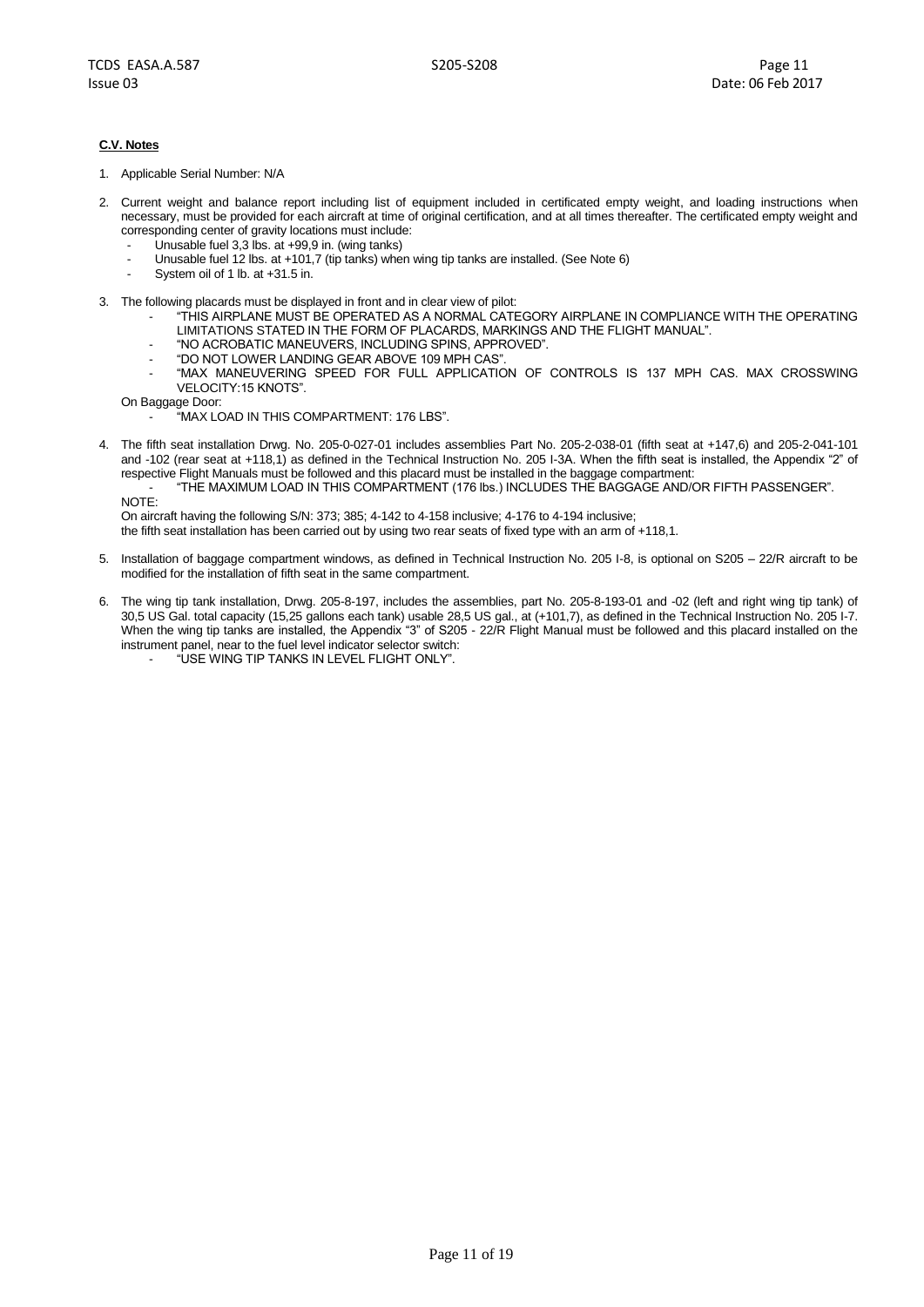## **SECTION D: S208**

#### **D.I. General**

- 1. **Data Sheet No:** EASA.A.587
- 2**. Type / Variant or Model**
	- (a) **Type:** S208 (b) **Variant or Model:** S208
- 3. **Airworthiness Category:** Normal Category

| 4. Type Certificate Holder: Leonardo S.p.A. - Divisione Velivoli | Piazza Monte Grappa, 4 00195 Rome - Italy |
|------------------------------------------------------------------|-------------------------------------------|
|                                                                  |                                           |

- 5. **Manufacturer:** Leonardo S.p.A. Divisione Velivoli Piazza Monte Grappa, 4 00195 Rome Italy *(See Note i)*
- 6. **National Certification Date:** 05.March.1968 (ENAC C.O. A131)
- *7.* **ENAC Application Date:** 22.December.1967 (ENAC C.O. A131)
- 8. **ENAC Recommendation Date**: N.A.
- 9. **EASA Type Certification Date:** N.A.

#### **D.II. Certification Basis**

1. **Reference Date for determining the applicable requirements:** 22.December.1967

| 2. ENAC Certification Date:                 | 05. March. 1968                      |
|---------------------------------------------|--------------------------------------|
| 3. ENAC Type Certificate Data Sheet No      | A 131 Rev. 11                        |
| 4. ENAC Certification Basis:                | FAR Part 23, dated February 1, 1965. |
| 5. Airworthiness Requirements:              | See 4.                               |
| 6. Special Conditions:                      | N.A.                                 |
| 7. Reversion and Exemptions:                | N.A.                                 |
| 8. Equivalent Safety Findings:              | N.A.                                 |
| 9. Environmental Standards including Noise: | N.A.                                 |

#### **D.III. Technical Characteristics and Operational Limitations**

| 1. Type Design Definition:   | Refer to Report N° 598-208-063 Rev./ and subsequent approved revisions.                                                                                                                                                                                                                                       |
|------------------------------|---------------------------------------------------------------------------------------------------------------------------------------------------------------------------------------------------------------------------------------------------------------------------------------------------------------|
| 2. Description:              | Single engine, cantilever low wing monoplane of all metal construction equipment<br>with a tricycle retractable landing gear. (Same as Model $S205 - 22/R$ except for<br>Power Plant and Propeller Installation). (See NOTE 6)                                                                                |
| 3. Equipment:                | Basic equipment required by the airworthiness rules (see Certification Basis) shall<br>be installed on the aircraft for the Airworthiness Certificate release.<br>Besides are required the following equipment:<br>Stall warning, Safe Flight Instruments Cop. 164S<br>Refer also to the Equipment list in FM |
| 4. Dimensions:               |                                                                                                                                                                                                                                                                                                               |
| Span:<br>$\qquad \qquad -$   | 10866 mm (428 in.)                                                                                                                                                                                                                                                                                            |
| Length:                      | 8095 mm (319 in.)                                                                                                                                                                                                                                                                                             |
| Height:                      | 2890 mm (114 in.)                                                                                                                                                                                                                                                                                             |
| 5. Engines:                  | Lycoming O-540-E4A5<br>State of Design Engine TCDS No. FAA E-295<br>EASA Engine TCDS No: N.A.                                                                                                                                                                                                                 |
| 5.1 Installed Engine Limits: | For all operations, 2700 rpm (260 hp). (See Note 3)                                                                                                                                                                                                                                                           |
| 6. Propeller/s:              | Hartzell HC-C2YK-1B/8467-8R<br>Hartzell HC-C2YK-1B/8477-8R<br>State of Design Propeller TCDS No. FAA P-920                                                                                                                                                                                                    |
|                              |                                                                                                                                                                                                                                                                                                               |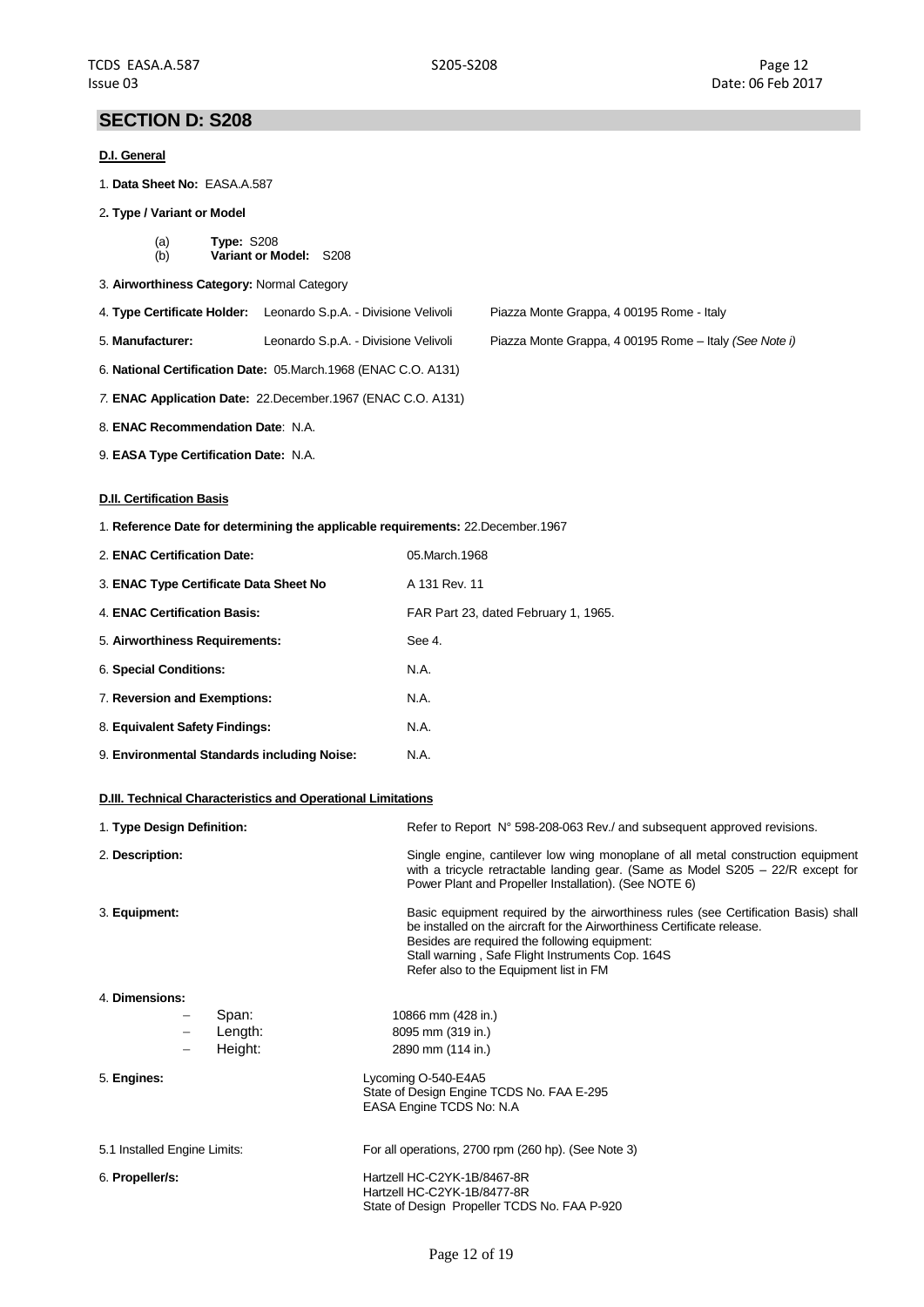| TCDS EASA.A.587                                                 |                                                              | S205-S208                                                                                                                                                                                                                                                                          | Page 13                                                                            |  |
|-----------------------------------------------------------------|--------------------------------------------------------------|------------------------------------------------------------------------------------------------------------------------------------------------------------------------------------------------------------------------------------------------------------------------------------|------------------------------------------------------------------------------------|--|
| Issue 03                                                        |                                                              | EASA Propeller TCDS No: N.A.                                                                                                                                                                                                                                                       | Date: 06 Feb 2017                                                                  |  |
| 6.1 Propeller Limits:                                           |                                                              | Diameter: Max. 1,930 m (76 in.), Min.: 1,905 m (75 in.) (Hartzell HC-C2YK-1B/8467-8R)<br>Diameter: Max. 1,930 m (76 in.), No reduction permitted. (Hartzell HC-C2YK-1B/8477-8R)<br>Pitch at R = 0,762 m (30 in.), Max: $+32^{\circ}$ , Min.: $+15^{\circ}30'$ for both propellers. |                                                                                    |  |
| 7. Fluids (Fuel/Oil/Additives):                                 |                                                              |                                                                                                                                                                                                                                                                                    |                                                                                    |  |
| 7.1 Fuel                                                        |                                                              | 91-96 minimum grade aviation gasoline.                                                                                                                                                                                                                                             |                                                                                    |  |
| 8. Fluid capacities (See Note 2):                               |                                                              |                                                                                                                                                                                                                                                                                    |                                                                                    |  |
| 8.1 Fuel                                                        | Total Usable fuel 208 lt (55 US Gal)                         | Total fuel 210 lt (55,5 US Gal), stored in:<br>2 wing tanks of 105 lt (27,75 US Gal) each at 2,538 m                                                                                                                                                                               |                                                                                    |  |
| 8.2 Oil                                                         | 11,4 lt (3 US Gal) at 0,800 m<br>Usable 8,75 lt (2,3 US Gal) |                                                                                                                                                                                                                                                                                    |                                                                                    |  |
| 9. Airspeed limits:<br>Never Exceed Speed VNE:                  |                                                              | 174 Kts (201 mph) CAS                                                                                                                                                                                                                                                              |                                                                                    |  |
| 10. Maximum Operating Altitude and Temperature:                 |                                                              | N.A.                                                                                                                                                                                                                                                                               |                                                                                    |  |
| 11. Operating Limitations:                                      |                                                              |                                                                                                                                                                                                                                                                                    |                                                                                    |  |
| 11.1 General:                                                   |                                                              | operations. Flights in known icing conditions is prohibited.                                                                                                                                                                                                                       | In standard configuration the aircraft is equipped and certificated for day VFR    |  |
| 11.2 Additional limitations for take-off and landing: N.A.      |                                                              |                                                                                                                                                                                                                                                                                    |                                                                                    |  |
| 12. Maximum Certified Weights:<br>Maximum gross weight ::       |                                                              | 1350 Kg (2976 lbs)                                                                                                                                                                                                                                                                 |                                                                                    |  |
| 13. Centre of Gravity Range: See Flight Manual for CG envelope. |                                                              |                                                                                                                                                                                                                                                                                    |                                                                                    |  |
| 14. Datum:                                                      |                                                              | Reference Datum: 1,020m forward of center line of nose gear attachment bolts.                                                                                                                                                                                                      |                                                                                    |  |
| 15. Levelling Means:                                            |                                                              | Three screws on baggage compartment bulkheads.                                                                                                                                                                                                                                     |                                                                                    |  |
| 16. Minimum Flight Crew:                                        | 1 pilot.                                                     |                                                                                                                                                                                                                                                                                    |                                                                                    |  |
|                                                                 |                                                              | 17. Maximum Passenger Seating Capacity: 3 (1 at +2,215m, 2 at +3,030m.) or<br>4 (1 at +2,215m, 2 at +3,030m, 1 at 3,750m) (See Note 3).                                                                                                                                            |                                                                                    |  |
| 18. Passenger Emergency Exit:                                   |                                                              | N.A.                                                                                                                                                                                                                                                                               |                                                                                    |  |
| 19. Maximum Baggage/Cargo Loads:                                |                                                              |                                                                                                                                                                                                                                                                                    |                                                                                    |  |
| Location                                                        | Baggage compartments                                         | <b>Max Load/Loading</b><br>80 Kg at +3,750m (See Note 3).                                                                                                                                                                                                                          |                                                                                    |  |
| 20. Auxiliary Power Unit (APU):                                 |                                                              | N.A.                                                                                                                                                                                                                                                                               |                                                                                    |  |
| 21. Life-limited parts: Refer to Maintenance Manual             |                                                              |                                                                                                                                                                                                                                                                                    |                                                                                    |  |
| <b>D.IV. Operating and Service Instructions</b>                 |                                                              |                                                                                                                                                                                                                                                                                    |                                                                                    |  |
| 1. Flight Manual, Document No:                                  |                                                              | approved revisions.                                                                                                                                                                                                                                                                | S208 RAI-Approved Flight Manual 64.493/T dated March 04, 1968, and subsequent      |  |
| <b>Maintenance Manual, Document No:</b><br>2.                   |                                                              | PI 1U-S208/S208A-6<br>185.158/T dated September 12, 1980 and subsequent approved revisions.<br>PI S208-2 "MAINTENANCE MANUAL S208" (Not RAI Approved).                                                                                                                             | "PERIODIC INSPECTION PROCEDURES"<br>RAI-Approved                                   |  |
| 3. Service Letters and Service Bulletins:                       |                                                              | applicable.                                                                                                                                                                                                                                                                        | As published by Leonardo S.p.A. - Divisione Velivoli and approved by Authority, as |  |
| 4. Required Equipment:                                          |                                                              | Refer to equipment list in Flight Manual.                                                                                                                                                                                                                                          |                                                                                    |  |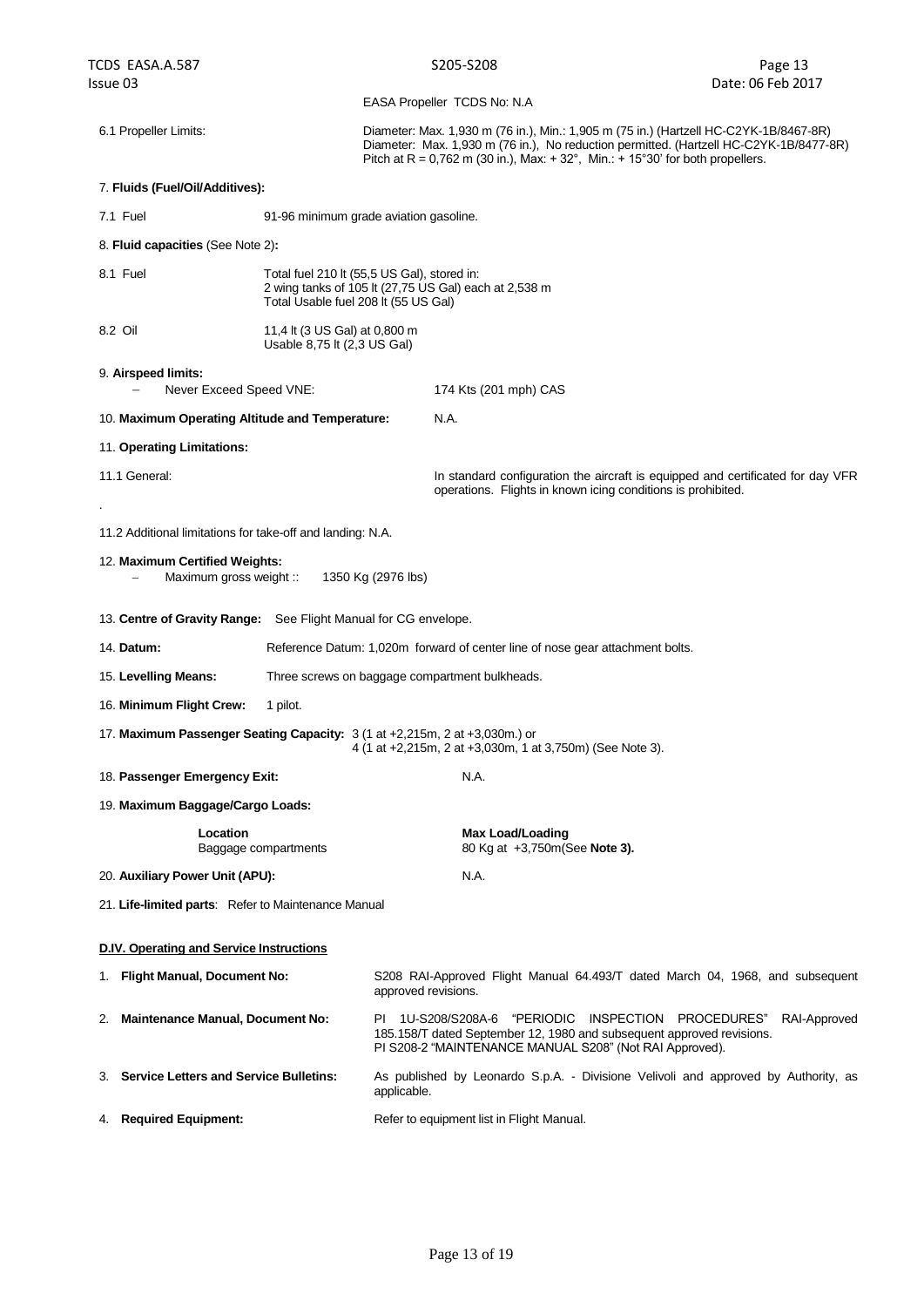#### **D.V. Notes**

1. Applicable Serial Number: N/A

- 2. Current weight and balance report including list of equipment included in certificated empty weight, and loading instructions when necessary, must be provided for each aircraft at time of original certification, and at all times thereafter. The certificated empty weight and corresponding center of gravity locations must include:
	- Unusable fuel 3,3 lbs. at +99,9 in. (wing tanks)
	- Unusable fuel 12 lbs. at +101,7 (tip tanks) when wing tip tanks are installed. (See Note 6)
	- System oil of 1 lb. at +31.5 in.
- 3. The following placards must be displayed in front and in clear view of pilot:
	- "THIS AIRPLANE MUST BE OPERATED AS A NORMAL CATEGORY AIRPLANE IN COMPLIANCE WITH THE OPERATING LIMITATIONS STATED IN THE FORM OF PLACARDS, MARKINGS AND THE FLIGHT MANUAL".
		- "NO ACROBATIC MANEUVERS, INCLUDING SPINS, APPROVED".
		- "AVOID CONTINUOUS OPERATION BETWEEN 2500 AND 2600 RPM ABOVE 25" HG. MANIFOLD PRESSURE" (when Hartzell HC-C2YK-1B/8467-8R propeller is installed).
		- "DO NOT LOWER LANDING GEAR ABOVE 109 MPH CAS".
		- "MAX MANEUVERING SPEED FOR FULL APPLICATION OF CONTROLS IS 137 MPH CAS. MAX CROSSWING VELOCITY:15 KNOTS".

On Baggage Door:

- "MAX LOAD IN THIS COMPARTMENT: 176 LBS".
- 4. The fifth seat installation Drwg. No. 205-0-027-01 includes assemblies Part No. 205-2-038-01 (fifth seat at +147,6) and 205-2-041-101 and -102 (rear seat at +118,1) as defined in the Technical Instruction No. 205 I-3A. When the fifth seat is installed, the Appendix "2" of respective Flight Manuals must be followed and this placard must be installed in the baggage compartment:

- "THE MAXIMUM LOAD IN THIS COMPARTMENT (176 lbs.) INCLUDES THE BAGGAGE AND/OR FIFTH PASSENGER".

NOTE: On aircraft having the following S/N:002; 003;

the fifth seat installation has been carried out by using two rear seats of fixed type with an arm of +118,1.

- 5. The wing tip tank installation, Drwg. 205-8-197, includes the assemblies, part No. 205-8-193-01 and -02 (left and right wing tip tank) of 30,5 US Gal. total capacity (15,25 gallons each tank) usable 28,5 US gal., at (+101,7), as defined in the Technical Instruction No. 205 I-7. When the wing tip tanks are installed, the Appendix "3" of S208 Flight Manual must be followed and thios placard installed on the instrument panel, near to the fuel level indicator selector switch:
	- "USE WING TIP TANKS IN LEVEL FLIGHT ONLY".
- 6. The model S208 may be converted into S208A:
	- By modifying it in accordance with "Technical Instruction No. 208 I-1" by using "Kit P/No. 208 I-1".
	- By replacing the nameplate and the Flight Manual with those for Model S208A, and
	- By accomplishing the modifications reported on Note 4 (See Note 7 for the S208 aircraft S/N 001) and Note 5, if they are not already installed.
- 7. The S208 aircraft S/N 001 has been converted into S208A without fifth seat installation with the rear seat, P/N 205-2-003, installed having an arm of (+119,3). In the baggage compartment is installed the placard:
	- "MAX LOAD IN THIS COMPARTMENT: 220 LBS".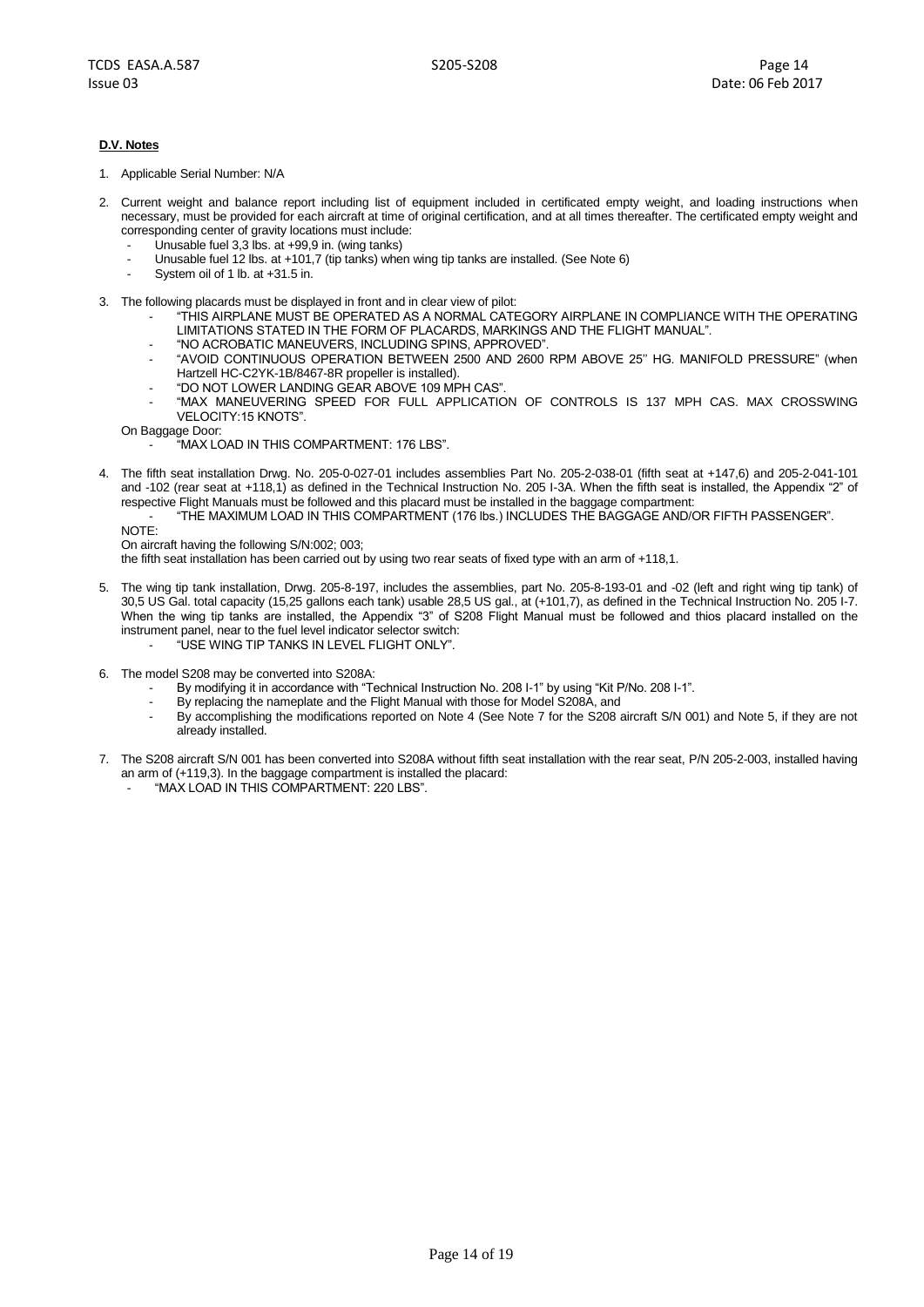## **SECTION E: S208A**

#### **E.I. General**

- 1. **Data Sheet No:** EASA.A.587
- 2**. Type / Variant or Model**
	- (a) **Type:** S208 (b) **Variant or Model:** S208A
- 3. **Airworthiness Category:** Normal Category
- 4. **Type Certificate Holder:** Leonardo S.p.A. Divisione Velivoli Piazza Monte Grappa, 4 00195 Rome Italy
- 5. **Manufacturer:** Leonardo S.p.A. Divisione Velivoli Piazza Monte Grappa, 4 00195 Rome Italy *(See Note i)*
- 6. **National Certification Date:** 18.January.1973 (ENAC C.O. A131)
- *7.* **ENAC Application Date:** 31.May.1971 (ENAC C.O. A131)
- 8. **ENAC Recommendation Date**: N.A.
- 9. **EASA Type Certification Date:** N.A.

#### **E.II. Certification Basis**

1. **Reference Date for determining the applicable requirements:** 31.May.1971

| 2. ENAC Certification Date:                 | 18. January 1973                                                           |
|---------------------------------------------|----------------------------------------------------------------------------|
| 3. ENAC Type Certificate Data Sheet No      | A 131 Rev. 11                                                              |
| 4. ENAC Certification Basis:                | FAR Part 23, dated February 1, 1965 including amendments 23-1 trough 23-6. |
| 5. Airworthiness Requirements:              | FAR Part 23, dated February 1, 1965 including amendments 23-1 trough 23-6. |
| 6. Special Conditions:                      | N.A.                                                                       |
| 7. Reversion and Exemptions:                | N.A.                                                                       |
| 8. Equivalent Safety Findings:              | N.A.                                                                       |
| 9. Environmental Standards including Noise: | N.A.                                                                       |

#### **E.III. Technical Characteristics and Operational Limitations**

| 1. Type Design Definition:                            | Refer to Report N° 598-208-063 Rev./ and subsequent approved revisions.                                                                                                                                                                                                                                       |
|-------------------------------------------------------|---------------------------------------------------------------------------------------------------------------------------------------------------------------------------------------------------------------------------------------------------------------------------------------------------------------|
| 2. Description:                                       | Single engine, cantilever low wing monoplane of all metal construction equipment<br>with a tricycle retractable landing gear. (Same as Model S208 except for increased<br>maximum weight, number of seats and increased maximum baggage).                                                                     |
| 3. Equipment:                                         | Basic equipment required by the airworthiness rules (see Certification Basis) shall<br>be installed on the aircraft for the Airworthiness Certificate release.<br>Besides are required the following equipment:<br>Stall warning, Safe Flight Instruments Cop. 164S<br>Refer also to the Equipment list in FM |
| 4. Dimensions:                                        |                                                                                                                                                                                                                                                                                                               |
| Span:<br>$\qquad \qquad -$<br>Length:<br>Height:<br>- | 10866 mm (428 in.)<br>8095 mm (319 in.)<br>2890 mm (114 in.)                                                                                                                                                                                                                                                  |
| 5. Engines:                                           | Lycoming O-540-E4A5<br>State of Design Engine TCDS No. FAA E-295<br>EASA Engine TCDS No: N.A.                                                                                                                                                                                                                 |
| 5.1 Installed Engine Limits:                          | For all operations, 2700 rpm (260 hp). (See Note 3)                                                                                                                                                                                                                                                           |
| 6. Propeller/s:                                       | Hartzell HC-C2YK-1B/8467-8R<br>Hartzell HC-C2YK-1B/8477-8R<br>State of Design Propeller TCDS No. FAA P-920<br>EASA Propeller TCDS No: N.A.                                                                                                                                                                    |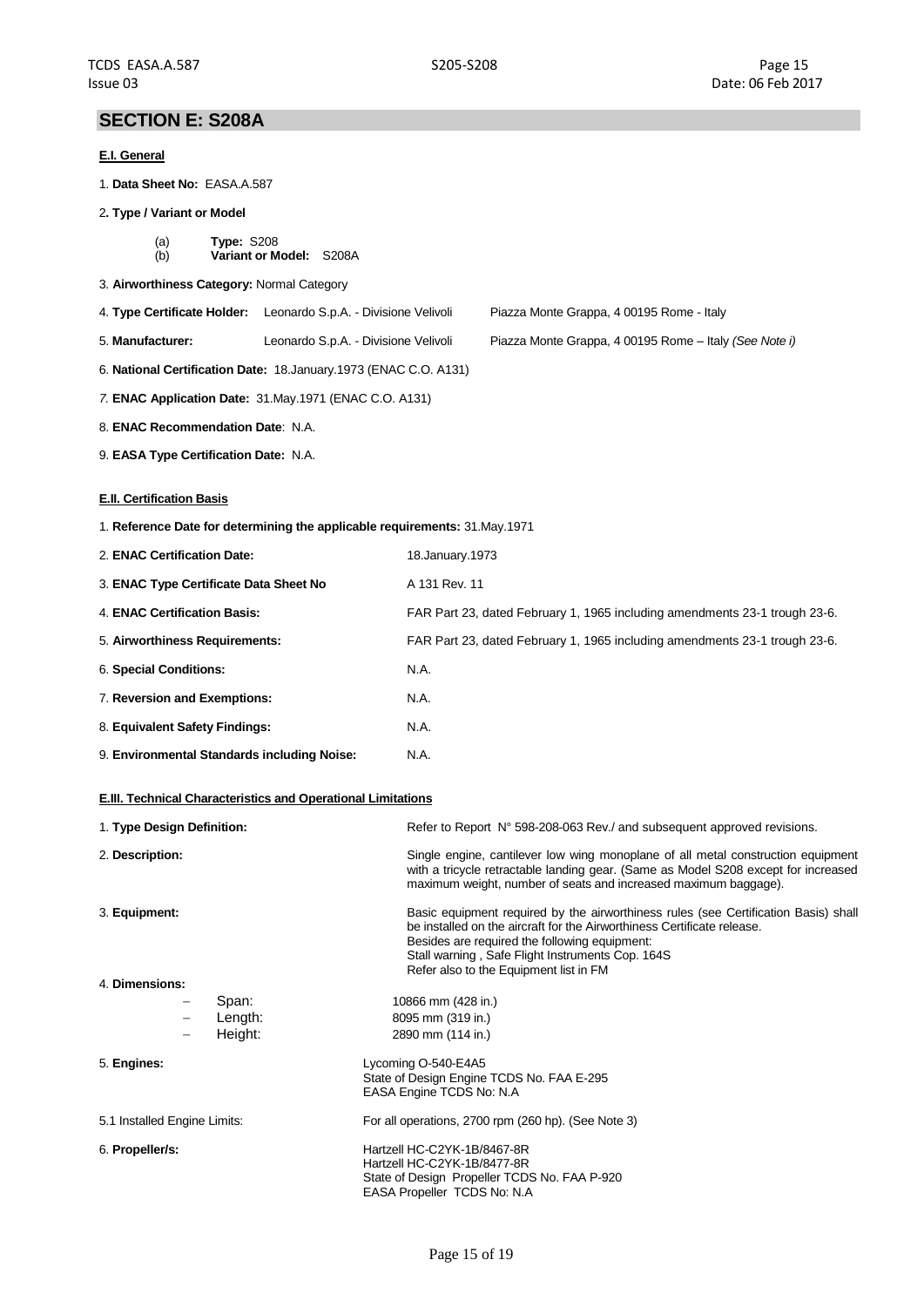6.1 Propeller Limits: Diameter: Max. 1,930 m (76 in.), Min.: 1,905 m (75 in.) (Hartzell HC-C2YK-1B/8467-8R) Diameter: Max. 1,930 m (76 in.), No reduction permitted. (Hartzell HC-C2YK-1B/8477-8R) Pitch at R =  $0.762$  m (30 in.), Max: +  $32^\circ$ , Min.: +  $15^\circ30'$  for both propellers.

#### 7. **Fluids (Fuel/Oil/Additives):**

7.1 Fuel 91-96 minimum grade aviation gasoline.

8. **Fluid capacities** (See Note 2)**:**

| 8.1 Fuel | Total fuel 325,5 lt (86 US Gal), stored in:           |
|----------|-------------------------------------------------------|
|          |                                                       |
|          | 2 wing tanks of 105 lt (27,75 US Gal) each at 2,538 m |
|          | 2 tip tanks of 57,75 lt (15,2 US Gal) each at 2,583 m |
|          | Total Usable fuel 316 It (83.5 US Gal)                |
|          |                                                       |

8.2 Oil 11,4 lt (3 US Gal) at 0,800 m Usable 8,75 lt (2,3 US Gal)

9. **Airspeed limits:**

Never Exceed Speed VNE: 181 Kts (209 mph) CAS

#### 10. **Maximum Operating Altitude and Temperature:** N.A.

#### 11. **Operating Limitations:**

11.1 General: In standard configuration the aircraft is equipped and certificated for day VFR operations. Flights in known icing conditions is prohibited.

11.2 Additional limitations for take-off and landing: N.A.

#### 12. **Maximum Certified Weights:**

- Maximum gross weight:1505 Kg (3318 lbs)
- 13. **Centre of Gravity Range:** See Flight Manual for CG envelope.
- 14. **Datum:** Reference Datum: 1,020m forward of center line of nose gear attachment bolts.
- 15. **Levelling Means:** Three screws on baggage compartment bulkheads.
- 16. **Minimum Flight Crew:** 1 pilot.
- 17. **Maximum Passenger Seating Capacity:** 4 (1 at +2,215m, 2 at +3,030m, 1 at 3,750m)
- 18. **Passenger Emergency Exit:** N.A.
- 19. **Maximum Baggage/Cargo Loads:**

#### **Location**<br>Baggage compartments **Max Load/Loading**<br>100Kg at +3,750m. Baggage compartments

- 20. Auxiliary Power Unit (APU): N.A.
- 21. **Life-limited parts**: Refer to Maintenance Manual

#### **E.IV. Operating and Service Instructions**

| 1. Flight Manual, Document No:            | S208 RAI-Approved Flight Manual 105.990/T dated January 18, 1973, and subsequent<br>approved revisions.                                                                                                    |
|-------------------------------------------|------------------------------------------------------------------------------------------------------------------------------------------------------------------------------------------------------------|
| 2. Maintenance Manual, Document No:       | 1U-S208/S208A-6 "PERIODIC INSPECTION PROCEDURES"<br>ΡI<br>RAI-Approved<br>185.158/T dated September 12, 1980 and subsequent approved revisions.<br>PI S208-2 "MAINTENANCE MANUAL S208" (Not RAI Approved). |
| 3. Service Letters and Service Bulletins: | As published by Leonardo S.p.A. - Divisione Velivoli and approved by Authority, as<br>applicable.                                                                                                          |
| 4. Required Equipment:                    | Refer to equipment list in Flight Manual.                                                                                                                                                                  |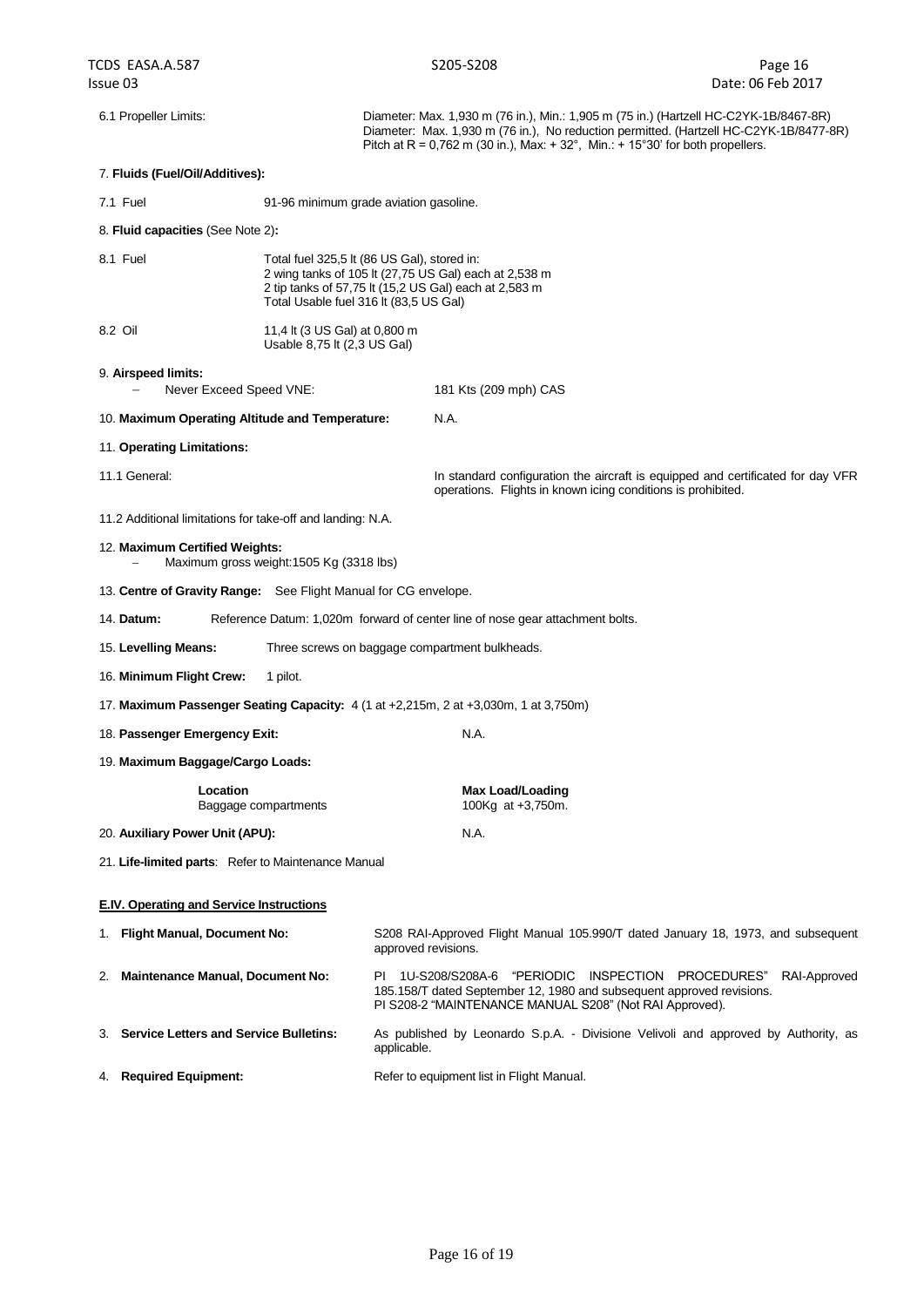#### **E.V. Notes**

- 1. Applicable Serial Number: N/A
- 2. Current weight and balance report including list of equipment included in certificated empty weight, and loading instructions when necessary, must be provided for each aircraft at time of original certification, and at all times thereafter. The certificated empty weight and corresponding center of gravity locations must include:
	- Unusable fuel 3,3 lbs. at +99,9 in. (wing tanks)
	- Unusable fuel 12 lbs. at +101,7 (tip tanks) when wing tip tanks are installed.
	- System oil of 1 lb. at +31.5 in.
- 3. The following placards must be displayed in front and in clear view of pilot:
	- "THIS AIRPLANE MUST BE OPERATED AS A NORMAL CATEGORY AIRPLANE IN COMPLIANCE WITH THE OPERATING LIMITATIONS STATED IN THE FORM OF PLACARDS, MARKINGS AND THE FLIGHT MANUAL".
	- "NO ACROBATIC MANEUVERS, INCLUDING SPINS, APPROVED".
	- "AVOID CONTINUOUS OPERATION BETWEEN 2500 AND 2600 RPM ABOVE 25" HG. MANIFOLD PRESSURE" (when Hartzell HC-C2YK-1B/8467-8R propeller is installed).
	- "DO NOT LOWER LANDING GEAR ABOVE 115 MPH CAS".
	- "MAX MANEUVERING SPEED FOR FULL APPLICATION OF CONTROLS IS 142 MPH CAS. MAX CROSSWING VELOCITY:15 KNOTS".
	- "USE WING TIP TANKS IN LEVEL FLIGH ONLY".

On Baggage Door:

- "MAX LOAD IN THIS COMPARTMENT (220 LBS) INCLUDES THE BAGGAGE AND/OR FIFTH PASSENGER".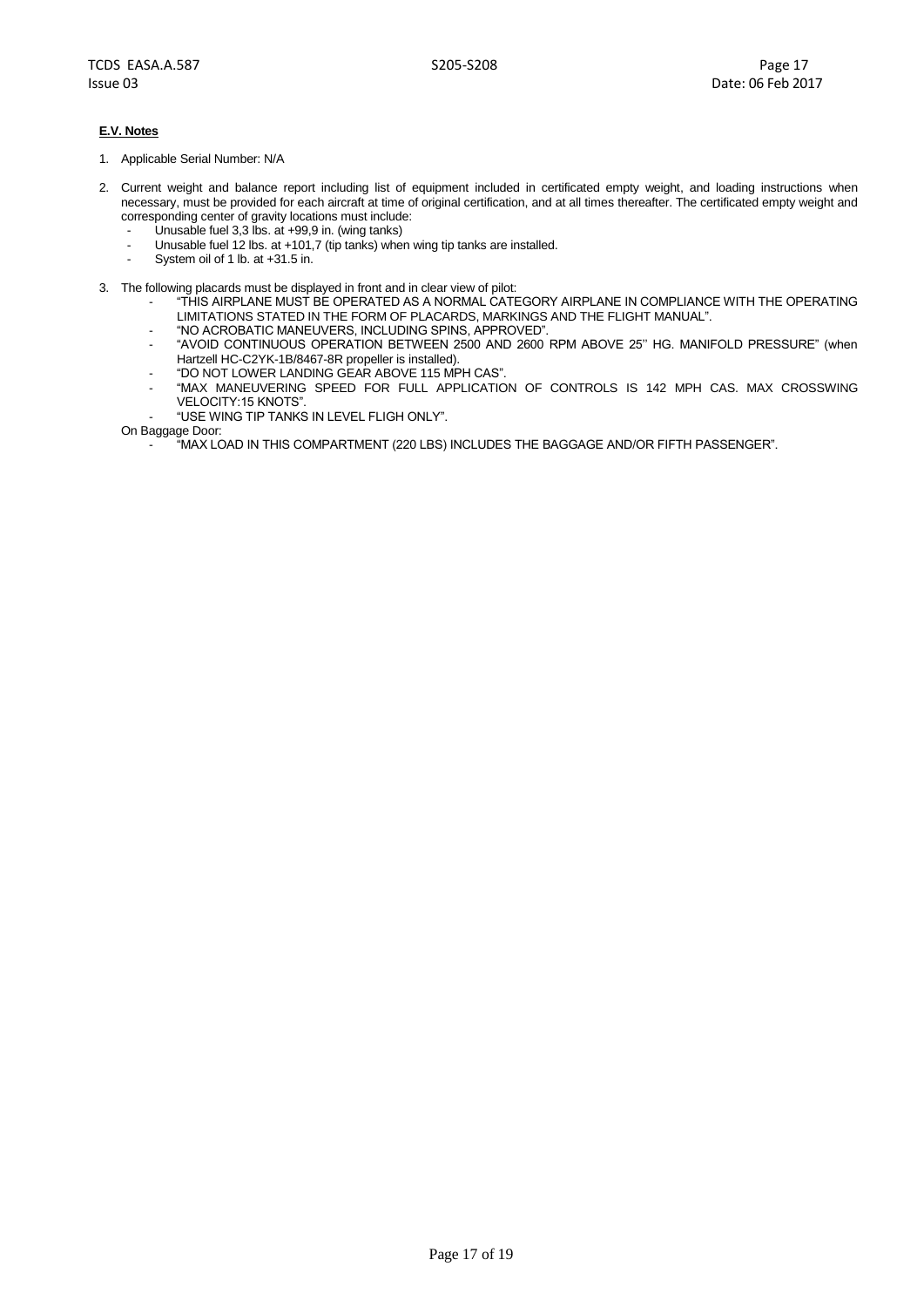#### **Notes**

- a. Each individual airplane will be supplied with a placard that specifies the kind of operation such as VFR and IFR, Day or Night, to which the operation of the airplane is limited by the equipment installed.
- b. The basic required equipment as prescribed in the applicable airworthiness regulations (see Certification Basis) must be installed in the aircraft for certification. In addition, the following items of equipment are required:
	- Pre-stall warning indicator, Safe Flight Indicator Corp. 164S. (P/N NS5F026) (All models). 5lb +67 in.
	- Applicable S205, S208 and S208A flight manuals. (See relative paragraphs "Operating and Service Instructions" of this document).
- c. Up to November 29, 1989, , SIAI Marchetti Spa.
- d. As of November 30, 1989, SIAI Marchetti Spa became a member of Agusta S.p.A. Group.
- e. As of January 1, 1997, Aermacchi S.p.A. has acquired SIAI Marchetti S.r.L.
- f. As of July 13, 2006, Aermacchi S.p.A. became Alenia Aemacchi S.p.A.
- g. As of January 1, 2016, Alenia Aemacchi S.p.A became Finmeccanica S.p.A. Divisione Velivoli.
- h. As of January 1, 2017, Finmeccanica S.p.A. Divisione Velivoli became Leonardo S.p.A. Divisione Velivoli.

#### i. **Manufaturer chronology**

Up to November 29, 1989, SIAI Marchetti Spa

As of November 30, 1989, SIAI Marchetti Spa became a member of Agusta S.p.A. Group.

As of July 1<sup>st</sup> 1992 became SIAI Marchetti SrL

As of January 1, 1997, Aermacchi S.p.A. has acquired SIAI Marchetti S.r.L

As of July 13, 2006, Aermacchi S.p.A. became Alenia Aermacchi S.p.A.

As of January 1, 2016, Alenia Aemacchi S.p.A became Finmeccanica S.p.A. – Divisione Velivoli

As of January 1, 2017, Finmeccanica S.p.A. – Divisione Velivoli became Leonardo S.p.A. – Divisione Velivoli. Leonardo S.p.A. – Divisione Velivoli is authorized to produce Part only.

## **ADMINISTRATIVE SECTION**

## **I. Acronyms & Abbreviations**

| AFM          | Airplane Flight Manual                           |
|--------------|--------------------------------------------------|
| Amdt.        | Amendment                                        |
| AMM          | Airplane Maintenance Manual                      |
| CG           | Centre of Gravity                                |
| <b>DWN</b>   | down                                             |
| EASA         | European Aviation Safety Agency                  |
| <b>IAS</b>   | <b>Indicated Airspeed</b>                        |
| <b>ICAO</b>  | <b>International Civil Aviation Organization</b> |
| kg           | kilograms                                        |
| km/h         | kilometres per hour                              |
| MAC          | Mean Aerodynamic Chord                           |
| N.A.         | Not applicable                                   |
| <b>SC</b>    | <b>Special Condition</b>                         |
| <b>TCDSN</b> | <b>Type Certificate Datasheet Noise</b>          |
| <b>VFR</b>   | <b>Visual Flight Rules</b>                       |

## **II. Type Certificate Holder Record**

#### **LEONARDO S.p.A. – Divisione Velivoli**